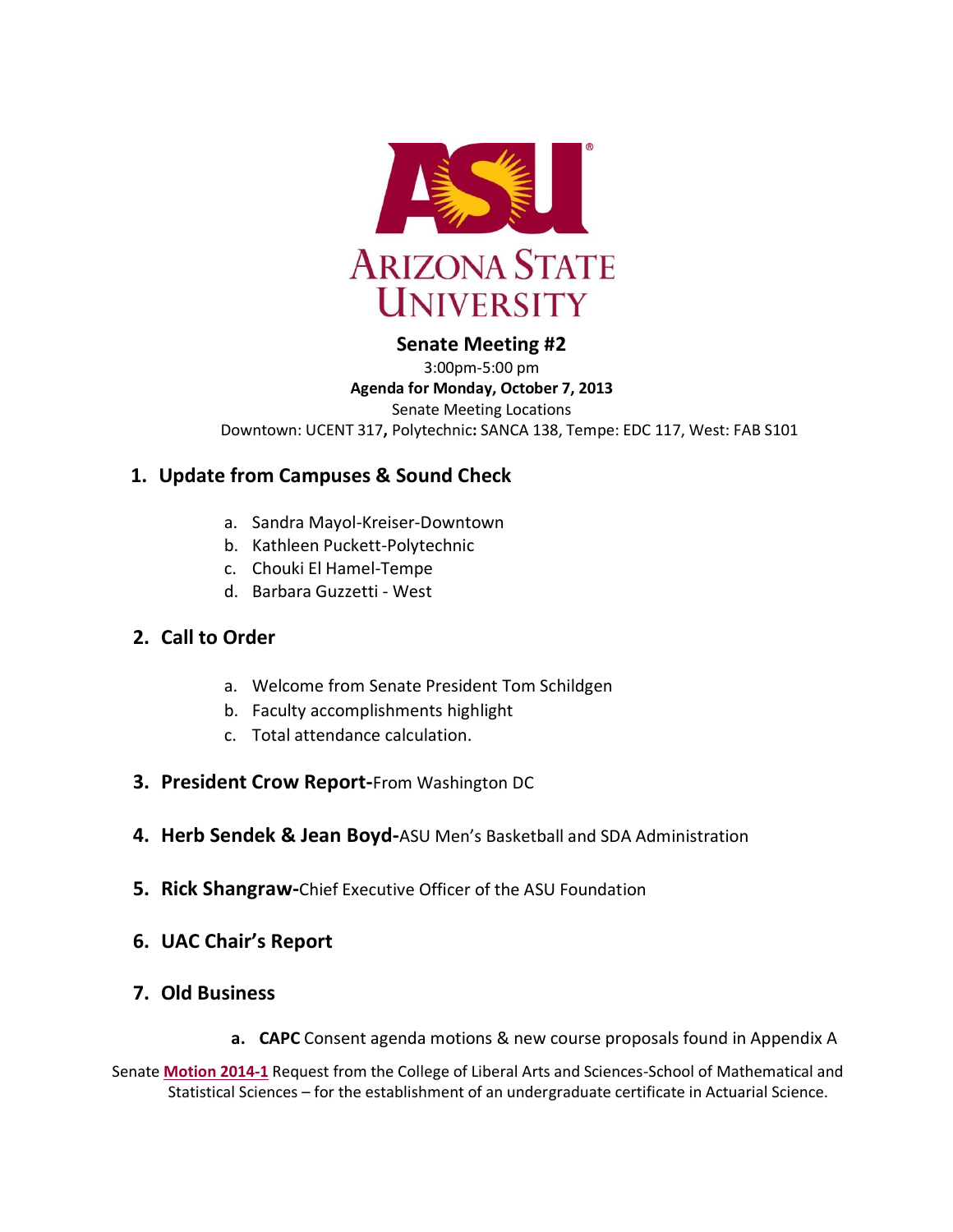- Senate **[Motion 2014-2](http://usenate.asu.edu/node/4735)** Request from the College of Liberal Arts and Sciences School of Mathematical and Statistical Sciences - for the establishment of an undergraduate degree – BS in Actuarial Sciences.
- Senate **[Motion 2014-3](http://usenate.asu.edu/node/4736)** Request from the Mary Lou Fulton Teachers College Division of Education Leadership and Innovation- for the name change of a graduate certificate - from: Institutional Research – to: Institutional Research and Policy Analysis.
- Senate **[Motion 2014-4](http://usenate.asu.edu/node/4737)** Request from the Mary Lou Fulton Teachers College Division of Educational Leadership and Innovation - for the name change of a graduate degree - from: MA in Educational Psychology – to: MA in Learning Sciences
- Senate **[Motion 2014-5](http://usenate.asu.edu/node/4738)** Request from the College of Technology and Innovation Morrison School of Agribusiness and Resource Management- for the name change of a graduate degree - from: MS in Agribusiness– to: MS in Environmental and Resource Management.

#### **b. UAC Motions**

Senate **[Motion 2013-54](http://usenate.asu.edu/node/4532)** Changes to Article I, II and III of the University Senate Constitution

#### **8. New Business**

#### **a. CAPC Motions**

- Senate **[Motion 2014-6](http://usenate.asu.edu/node/4778)** Request from the College of Liberal Arts and Sciences Department of Psychology - for the establishment of a graduate degree – M.S. in Applied Behavior Analysis
- Senate **[Motion 2014-7](http://usenate.asu.edu/node/4779)** Request from the College of Liberal Arts and Sciences Department of English/School of International Letters and Cultures - for the establishment of a graduate certificate in Literacy Translation Studies
- Senate **[Motion 2014-8](http://usenate.asu.edu/node/4780)** Request from the College of Health Solutions School of Nutrition and Health Promotion - for the establishment of a graduate degree – M.S. in Obesity Prevention and Management
- Senate **[Motion 2014-9](http://usenate.asu.edu/node/4781)** Request from the Walter Cronkite School of Journalism and Mass Communication– for the establishment of a graduate certificate in Business Journalism
- Senate **[Motion 2014-10](http://usenate.asu.edu/node/4783)** Request from the Herberger Institute for Design and the Arts– Dean's Office for the establishment of an undergraduate certificate in - Arts in Education
- Senate **[Motion 2014-11](http://usenate.asu.edu/node/4784)** Request from the School of Letters and Sciences Technical Communication Program - for the establishment of a graduate degree – M.S. in Technical Communication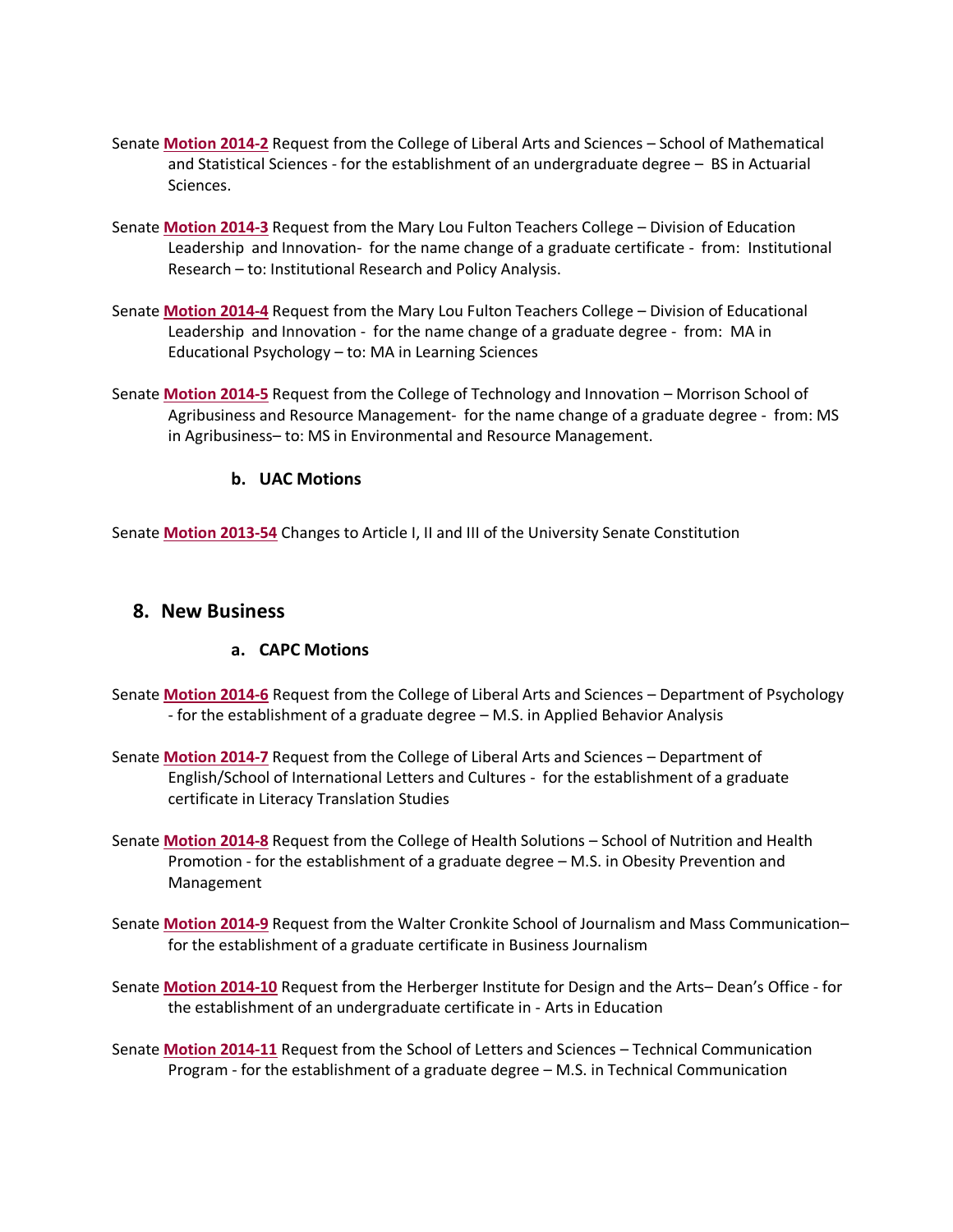- Senate **[Motion 2014-13](http://usenate.asu.edu/node/4786)** Request from the College of Liberal Arts and Sciences School of Geographical Sciences and Urban Planning - for the establishment of an undergraduate degree – B.S. in Geographic Information Science
- Senate **[Motion 2014-14](http://usenate.asu.edu/node/4788)** Request from the College of Technology and Innovation– Department of Engineering - for the disestablishment of an undergraduate degree– B.S. in Applied Computer Science
- Senate **[Motion 2014-15](http://usenate.asu.edu/node/4789)** Request from the College of Technology and Innovation– Department of Engineering - for the disestablishment of an undergraduate degree (with concentrations) – B.S. in Computer Systems (with concentrations in Computer Hardware Technology and Embedded Systems Technology)
- Senate **[Motion 2014-16](http://usenate.asu.edu/node/4790)** Request from the W.P. Carey School of Business– Department of Information Systems- for the establishment of an undergraduate Degree – B.S. in Business Data Analytics
- Senate **[Motion 2014-17](http://usenate.asu.edu/node/4791)** Request from the W.P. Carey School of Business– Department of Information Systems- for the establishment of an undergraduate certificate in – Applied Business Data Analytics
- Senate **[Motion 2014-18](http://usenate.asu.edu/node/4792)** Request from the W.P. Carey School of Business– Department of Marketing for the establishment of an undergraduate certificate in – Professional Sales

#### **b. Other Motions**

Senate **[Resolution 2014-12](http://usenate.asu.edu/node/4785)** Intimate Partner Violence and Abuse Protocol and Increasing Awareness for ASU Community

#### **Appendix B - CAPC Information Items only**

- **9. Committee Reports**
- **10.Open Forum**
- **11.Adjournment**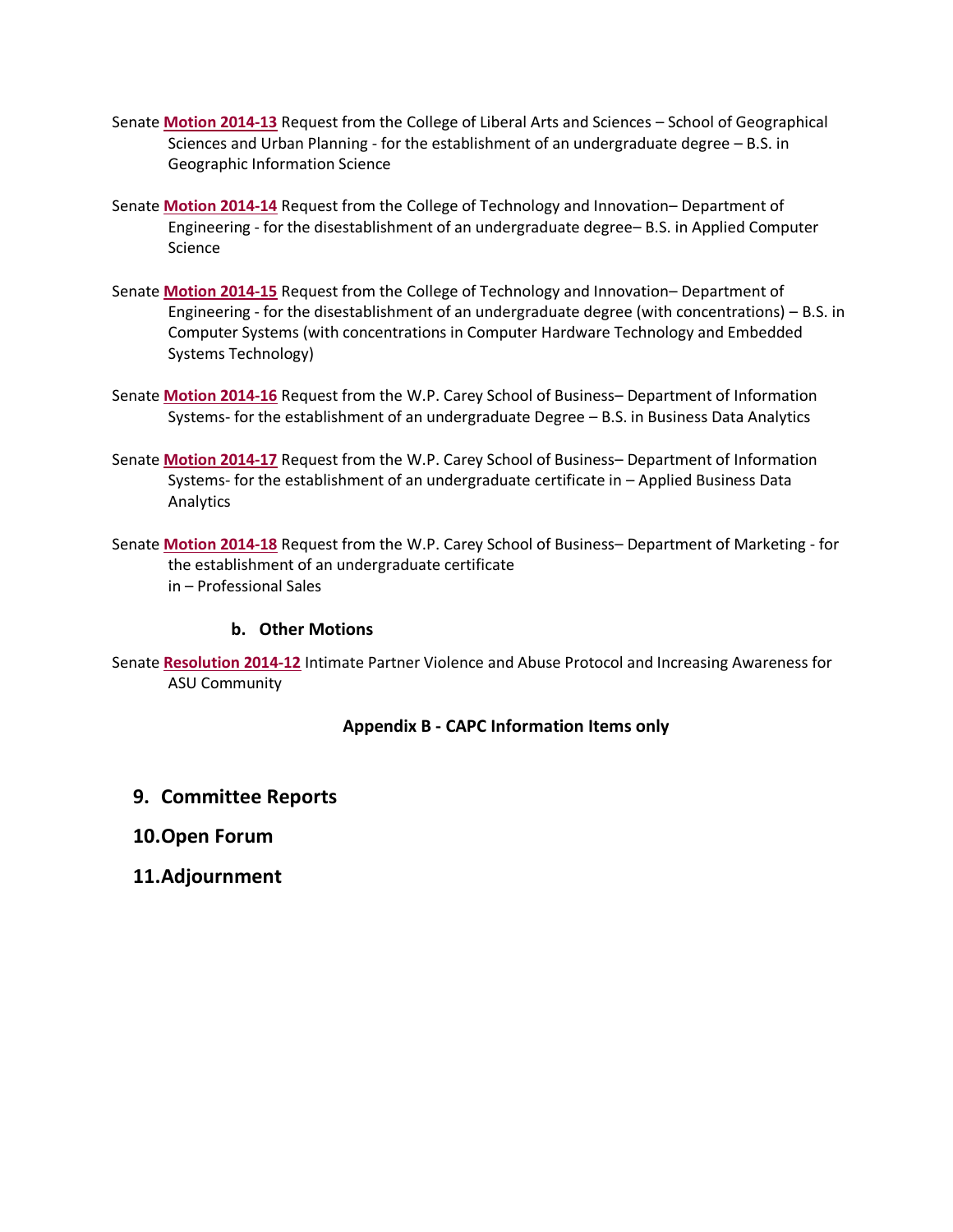## **Appendix A CAPC New Course Proposals**

| AME        | 112 | <b>Computational Thinking for Digital Culture</b>            |
|------------|-----|--------------------------------------------------------------|
| <b>AMT</b> | 533 | Training systems & simulation                                |
| <b>AMT</b> | 534 | Airline Pricing and Yield Management                         |
| AMT        | 565 | Safety in Complex Systems                                    |
| AMT        | 570 | <b>Unmanned Aerial Systems</b>                               |
| ARB        | 352 | Modern Arabic Literature in Translation                      |
| ART        | 508 | <b>Experimental Film</b>                                     |
| ART        | 557 | Fine Printing & Bookmaking II                                |
| ART        | 576 | <b>Woven Structures</b>                                      |
| <b>CEE</b> | 585 | Civil Engineering Project Management                         |
| <b>CIS</b> | 308 | <b>Advanced Excel in Business</b>                            |
| <b>CIS</b> | 309 | <b>Business Process Management</b>                           |
| <b>CIS</b> | 311 | <b>Business Project Management</b>                           |
| <b>CIS</b> | 315 | <b>Introduction to Business Data Analytics</b>               |
| <b>CIS</b> | 355 | <b>Business Data Warehouses and Dimensional Modeling</b>     |
| <b>CIS</b> | 375 | <b>Business Data Mining</b>                                  |
| <b>CIS</b> | 405 | <b>Business Intelligence</b>                                 |
| <b>CIS</b> | 415 | Big Data Analytics and Visualization in Business             |
| <b>CIS</b> | 450 | <b>Enterprise Analytics</b>                                  |
| COM        | 383 | <b>Communication and Mentoring</b>                           |
| <b>COM</b> | 452 | Communication and the Art of Happiness                       |
| <b>COM</b> | 483 | <b>Advanced Communication and Mentoring</b>                  |
| <b>CPI</b> | 460 | Intelligent Interactive Instructional Systems                |
| <b>CRJ</b> | 284 | <b>Professional Growth in Criminal Justice</b>               |
| <b>CRJ</b> | 412 | <b>International Terrorism</b>                               |
| <b>CRJ</b> | 417 | <b>Cyber Terrorism</b>                                       |
| <b>CRJ</b> | 527 | <b>Police Accountability</b>                                 |
| <b>CRJ</b> | 528 | Prison and Jail Administration                               |
| <b>CRJ</b> | 529 | <b>Community Corrections</b>                                 |
| <b>CSE</b> | 472 | <b>Social Media Mining</b>                                   |
| <b>CSE</b> | 569 | Fundamentals of Statistical Learning and Pattern Recognition |
| <b>CSE</b> | 579 | Knowledge Representation and Reasoning                       |
| <b>CSM</b> | 305 | Survey of Sport Facility Design                              |
| EDS        | 201 | Fundamentals of Sustainability in Design                     |
| <b>EDS</b> | 223 | Design Thinking                                              |
| <b>EDS</b> | 301 | Contemporary Issues in Design Strategies and Innovation      |
| <b>EDS</b> | 302 | Design Inquiry and Undergraduate Research                    |
| <b>EDS</b> | 401 | <b>Environmental Design Synthesis I</b>                      |
| <b>EDS</b> | 402 | <b>Environmental Design Synthesis II</b>                     |
| EED        | 309 | <b>Environmental Education Project</b>                       |
| EEE        | 465 | Photovoltaic Energy Conversion                               |
| EEE        | 589 | Linear Algebra and Convex Optimization                       |
| EGR        | 307 | Humanitarian Engineering Project I                           |
| EGR        | 317 | Humanitarian Engineering Project II                          |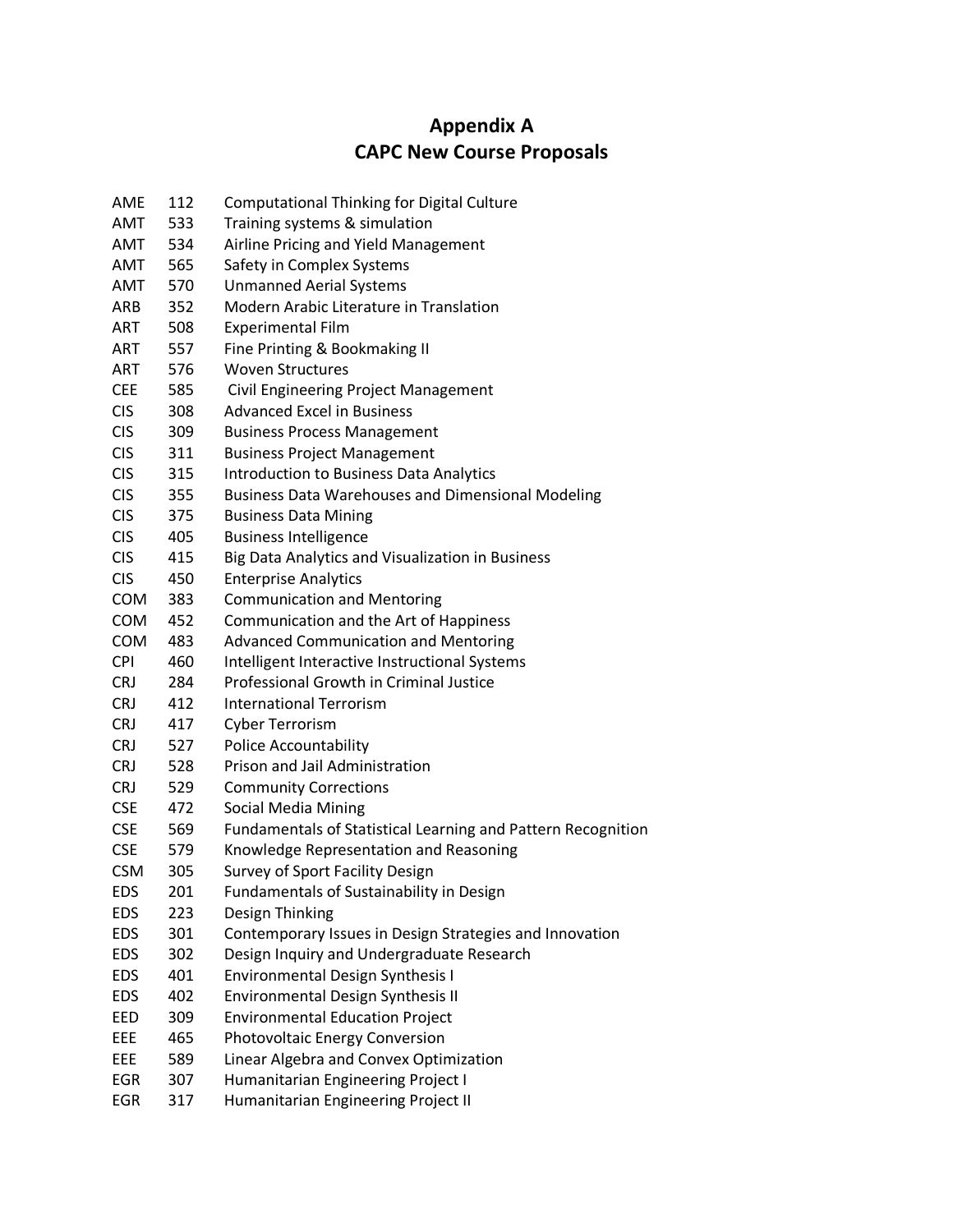| <b>EGR</b> | 321 | <b>Water Resource Systems</b>                                |
|------------|-----|--------------------------------------------------------------|
| <b>EGR</b> | 325 | Water and Wastewater Treatment                               |
| EGR        | 371 | Best Practices for Humanitarian Engineering                  |
| EGR        | 388 | <b>Engineering Materials And Semiconductor Science</b>       |
| <b>EGR</b> | 425 | Unit Treatment Technologies and Systems                      |
| EGR        | 426 | <b>Integrated Solid Waste Systems</b>                        |
| <b>EGR</b> | 427 | Principles of Hazardous Waste and Materials                  |
| <b>EGR</b> | 476 | <b>Energy Infrastructures</b>                                |
| <b>ETM</b> | 350 | <b>Natural Resouces Measurements</b>                         |
| <b>ETM</b> | 435 | Riparian Ecosystem Management                                |
| <b>ETM</b> | 541 | Advanced Rangeland Ecosystem Management                      |
| <b>ETM</b> | 542 | Management of Fire Adapted Ecosystems                        |
| <b>ETM</b> | 545 | <b>Ecological Restoration and Management</b>                 |
| <b>ETM</b> | 550 | <b>Wildlife Dynamics</b>                                     |
| <b>EXW</b> | 284 | <b>Exercise and Wellness PreInternship</b>                   |
| <b>EXW</b> | 410 | <b>Obesity Perspectives and Prescriptions</b>                |
| <b>EXW</b> | 466 | Health Promotion Program Management and Administration       |
| <b>FIN</b> | 471 | <b>Investment Portfolio Management</b>                       |
| <b>FIN</b> | 472 | <b>Investment Banking Industry Scholars</b>                  |
| <b>FMP</b> | 255 | Media Authorship                                             |
| <b>GIT</b> | 515 | <b>Website Design and Technologies</b>                       |
| GIT        | 519 | Advanced Scripting for the Web                               |
| GIT        | 573 | <b>Color Metrology</b>                                       |
| <b>GTD</b> | 504 | Technology and Development in Zones of Conflict              |
| <b>HCD</b> | 100 | Introduction to the Science of Health Care Delivery          |
| <b>HCD</b> | 101 | Introduction to Public Health                                |
| HCD        | 300 | <b>Biostatistics</b>                                         |
| HCD        | 301 | Leadership and Professionalism                               |
| HCD        | 302 | <b>Health Care Management</b>                                |
| <b>HCD</b> | 303 | Global Health Care Systems                                   |
| HCD        | 305 | <b>Public and Community Health</b>                           |
| HCD        | 400 | Interpreting the Scientific Literature                       |
| <b>HCD</b> | 402 | <b>Health Economics</b>                                      |
| HCD        | 403 | <b>Process Engineering</b>                                   |
| HCD        | 404 | Advanced Concepts in the Science of Health Care Delivery     |
| <b>HCD</b> | 405 | <b>Health Technology</b>                                     |
| <b>HCD</b> | 484 | Science of Health Care Delivery Internship                   |
| <b>HEB</b> | 347 | Modern Israeli Literature in Translation                     |
| HEB        | 348 | <b>Israeli Society and Culture</b>                           |
| <b>HSC</b> | 435 | Environmental Health Issues in the U.S.                      |
| HST        | 365 | World Wars I and II: Europe's Eastern Front                  |
| HST        | 369 | History and Memory of the Holocaust                          |
| <b>HST</b> | 459 | Gandhi and the Politics of Nonviolence                       |
| MAE        | 478 | Fundamentals of Autonomous Aircraft Systems                  |
| <b>MCO</b> | 551 | <b>Better Business Storytelling</b>                          |
| <b>MCO</b> | 552 | Data in Business Journalism                                  |
| <b>MCO</b> | 554 | Investigative Business Journalism                            |
| <b>MSE</b> | 515 | Introduction to Electronic, Magnetic, and Optical Properties |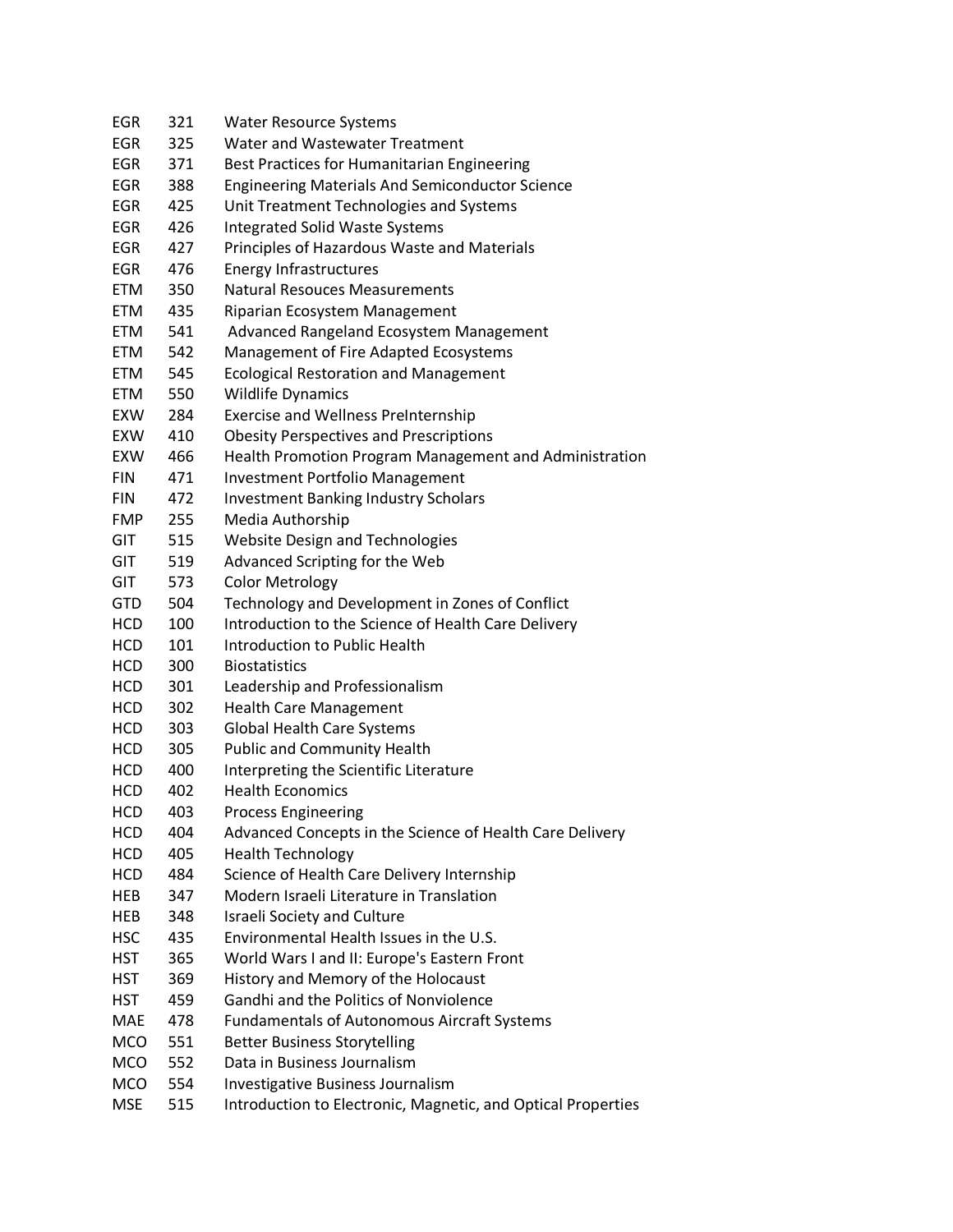| PAF        | 421 | Leadership Capstone                                                |
|------------|-----|--------------------------------------------------------------------|
| PBH        | 100 | Introduction to Public Health                                      |
| <b>PBH</b> | 300 | <b>Biostatistics</b>                                               |
| PBH        | 350 | <b>Environmental Health</b>                                        |
| <b>PBH</b> | 422 | Health Disparities and Access to Health                            |
| <b>PBH</b> | 444 | Public Health Field Experience                                     |
| <b>PSB</b> | 540 | Development of Applied Behavioral Intervention Programs            |
| <b>PSY</b> | 539 | Multilevel Models for Psychological Research                       |
| <b>PSY</b> | 540 | <b>Missing Data Analysis</b>                                       |
| REL        | 378 | Religion, War, and Peace                                           |
| SCM        | 314 | <b>Analytics for Logistics</b>                                     |
| SCM        | 344 | <b>Applied Logistics Management</b>                                |
| SCM        | 354 | <b>Procurement of Services</b>                                     |
| SCM        | 542 | Logistics, Globalization, and Economic Development                 |
| <b>SCM</b> | 545 | Cases in Global Logistics                                          |
| <b>SCN</b> | 303 | <b>Environmental Education Internship</b>                          |
| <b>SER</b> | 105 | <b>Personal Computing Environment</b>                              |
| <b>SHS</b> | 461 | <b>Accent Modification</b>                                         |
| <b>SHS</b> | 530 | Development, Assessment, Intervention: Conception through 3 years  |
| <b>SHS</b> | 540 | Development, Assessment, Intervention: Preschool                   |
| <b>SHS</b> | 550 | Development, Assessment, Intervention: School-Age Children         |
| <b>SLC</b> | 361 | Roman Religion                                                     |
| <b>SLC</b> | 362 | Ancient Greek Religion                                             |
| SOS        | 314 | <b>Basic Energy Science</b>                                        |
| SOS        | 315 | <b>Energy Policy</b>                                               |
| SOS        | 520 | Research Design and Methods for Sustainability                     |
| SOS        | 525 | Social-Ecological-Technical Systems (SETS): domains and interfaces |
| SOS        | 581 | Synthesis for Sustainability Research                              |
| SOS        | 589 | <b>Community of Graduate Student Scholars</b>                      |
| SOS        | 596 | <b>Scientific Paper</b>                                            |
| <b>STP</b> | 315 | <b>Statistical Computing</b>                                       |
| <b>STP</b> | 451 | <b>Quality Improvement</b>                                         |
| <b>STP</b> | 452 | <b>Multivariate Statistics</b>                                     |
| <b>STP</b> | 460 | <b>Categorical Data Analysis</b>                                   |
| <b>STP</b> | 485 | <b>Statistics Capstone</b>                                         |
| SWG        | 556 | Immigrants and Refugees                                            |
| SWG        | 558 | <b>Introduction to Behavioral Health Services</b>                  |
| SWG        | 559 | Spirituality and the Helping Professions                           |
| SWG        | 560 | Legal Issues in Social Work                                        |
| SWG        | 561 | Lesbian, Gay Bisexual, Transgender, and Queer Issues               |
| <b>SWG</b> | 570 | Aging: A Social Work Perspective                                   |
| SWG        | 571 | Mental Health Aspects of Aging                                     |
| SWG        | 577 | Traumatic Death: Theory, Counseling and Practice                   |
| SWG        | 661 | Cognitive Behavior Therapy Across the Lifespan                     |
| SWG        | 662 | Social Work With Adolescents                                       |
| SWG        | 663 | <b>Clinical Trauma Treatment</b>                                   |
| SWG        | 664 | Evidence-Based Approaches to Treatment of Substance Use Disorders  |
| SWG        | 718 | <b>Qualitative Research Methods</b>                                |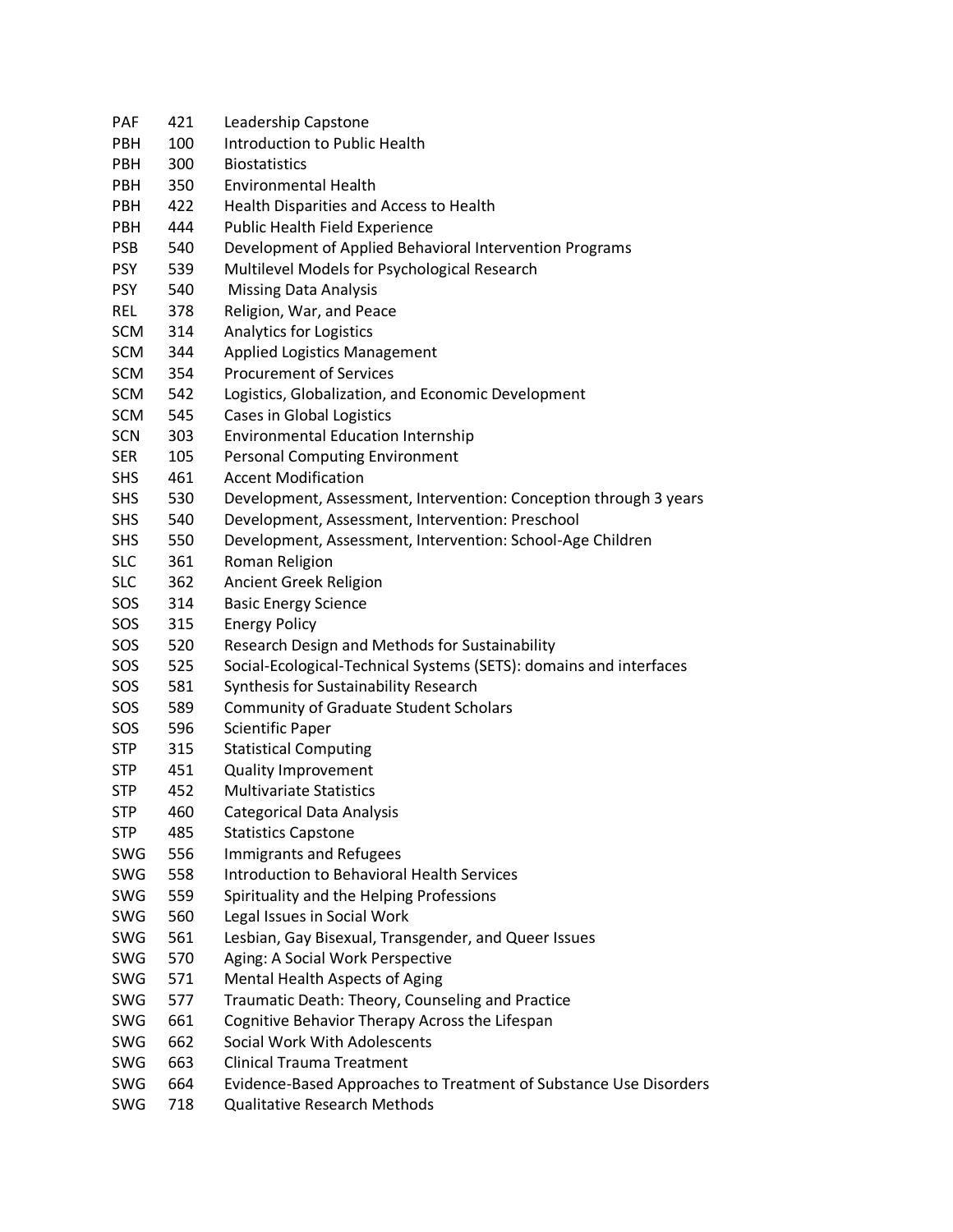- SWG 719 Quantitative Research Methods
- SWG 721 Statistics
- SWG 722 Pedagogy in Social Work
- SWG 723 Proposal Development
- SWG 731 Welfare State
- SWU 456 Immigrants and Refugees
- SWU 458 Behavioral Health Services
- SWU 459 Spirituality and the Helping Professions
- SWU 460 Legal Issues in Social Work
- SWU 461 Lesbian, Gay, Bisexual, Transgender, and Queer Issues
- TEM 481 Consulting Project
- TEM 482 Startup Workshop
- THP 351 Arts Management
- TMC 555 Leadership and Teams
- TWC 504 Applied Rhetoric and Technical Communication
- TWC 505 Research in Technical and Applied Communication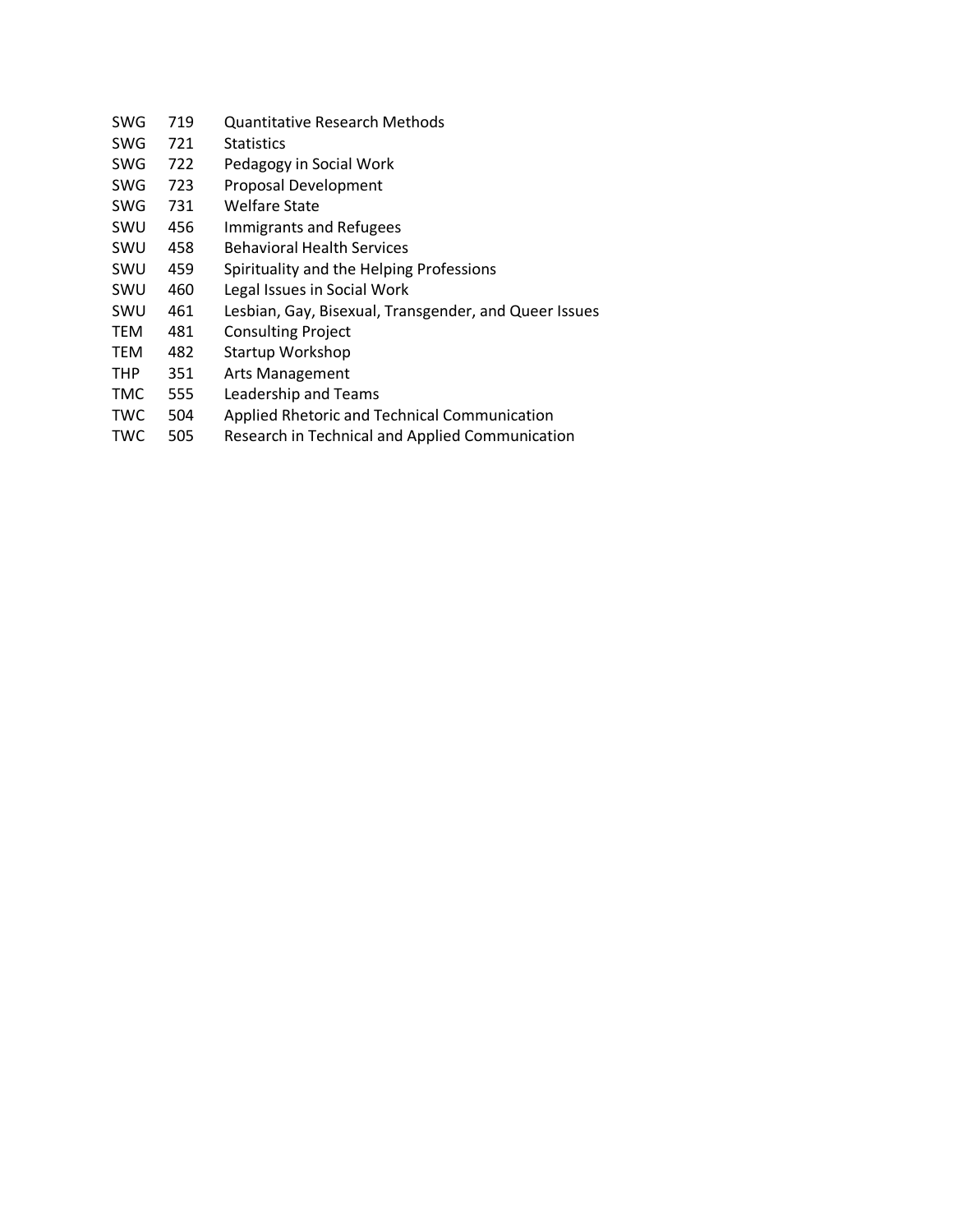## **Appendix B CAPC Information Items**

On October 10, 2013, the Curriculum and Academic Programs Committee will recommend approval of the following:

#### **Fulton Schools of Engineering**

*School of Engineering of Matter, Transport and Energy* Establishment of an undergraduate concentration BSE in Aerospace Engineering (Autonomous Vehicle Systems)

#### **Fulton Schools of Engineering**

*School of Sustainability and the Built Environment; Del E. Webb School of Construction* Establishment of a minor Construction Management

#### **College of Health Solutions**

*School of Nutrition and Health Promotion* Establishment of a minor Personal Health

#### **College of Health Solutions**

*School of Nutrition and Health Promotion* Establishment of an undergraduate concentration BS in Nutrition (Food and Tourism Management)

#### **College of Technology and Innovation**

*Department of Engineering* Establishment of an undergraduate concentration BSE in Engineering (Humanitarian Engineering)

#### **College of Technology and Innovation**

*Department of Technological Entrepreneurship and Innovation Management* Establishment of an undergraduate concentration BS in Aeronautical Management Technology (Unmanned Aerial Systems)

#### **College of Technology and Innovation**

*Department of Engineering* Establishment of an undergraduate concentration BSE in Engineering (Humanitarian Engineering)

#### **College of Technology and Innovation**

Disestablishment of a graduate concentration MS Tech in Technology (Instrumentation and Measurement Technology)

#### **College of Technology and Innovation**

Disestablishment of a graduate concentration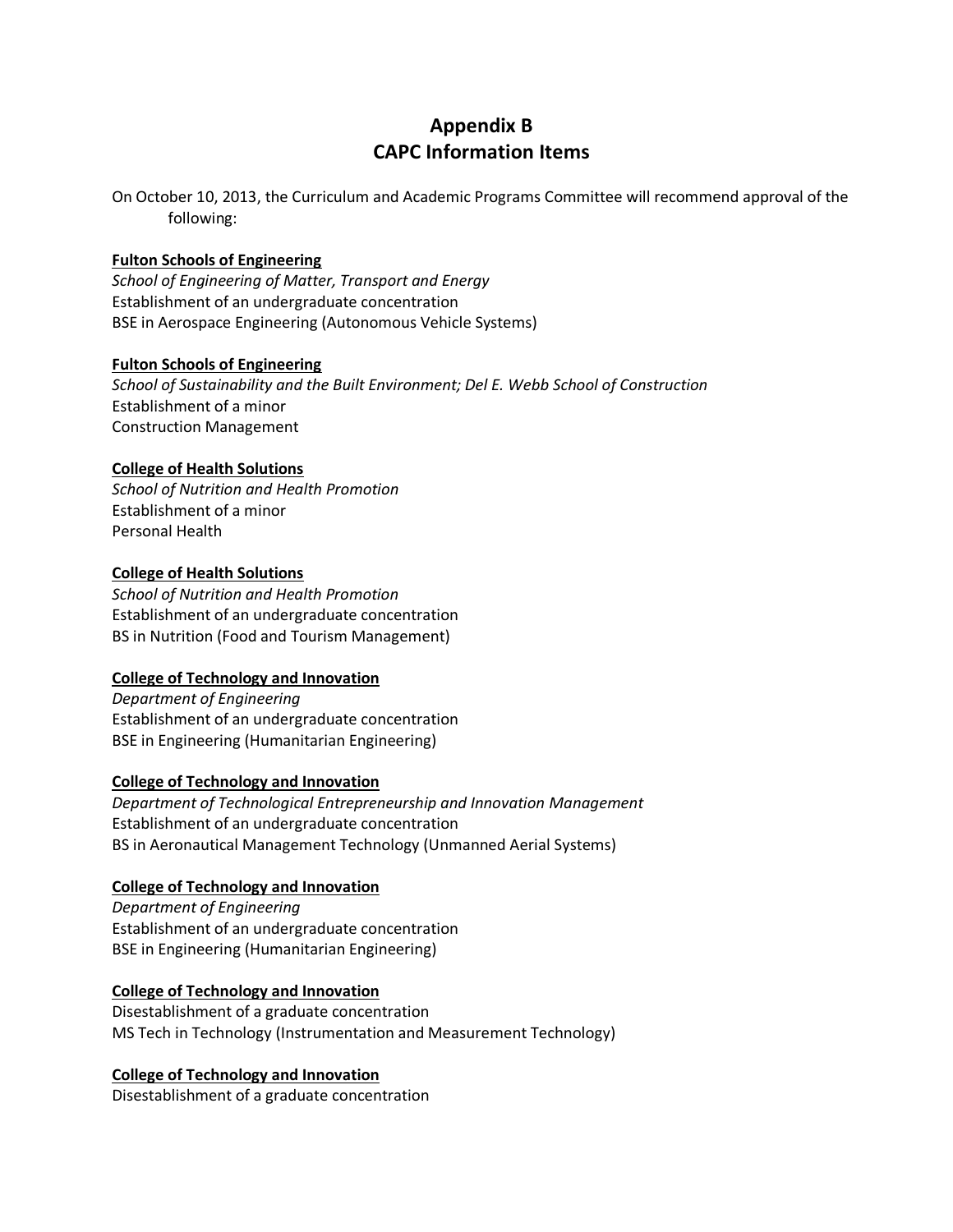MS Tech in Technology (Security Engineering Technology )

### **College of Technology and Innovation**

Disestablishment of a graduate concentration MS Tech in Technology (Aeronautical Engineering Technology)

#### **College of Technology and Innovation**

Disestablishment of a graduate concentration MS Tech in Technology (Fire Service Administration)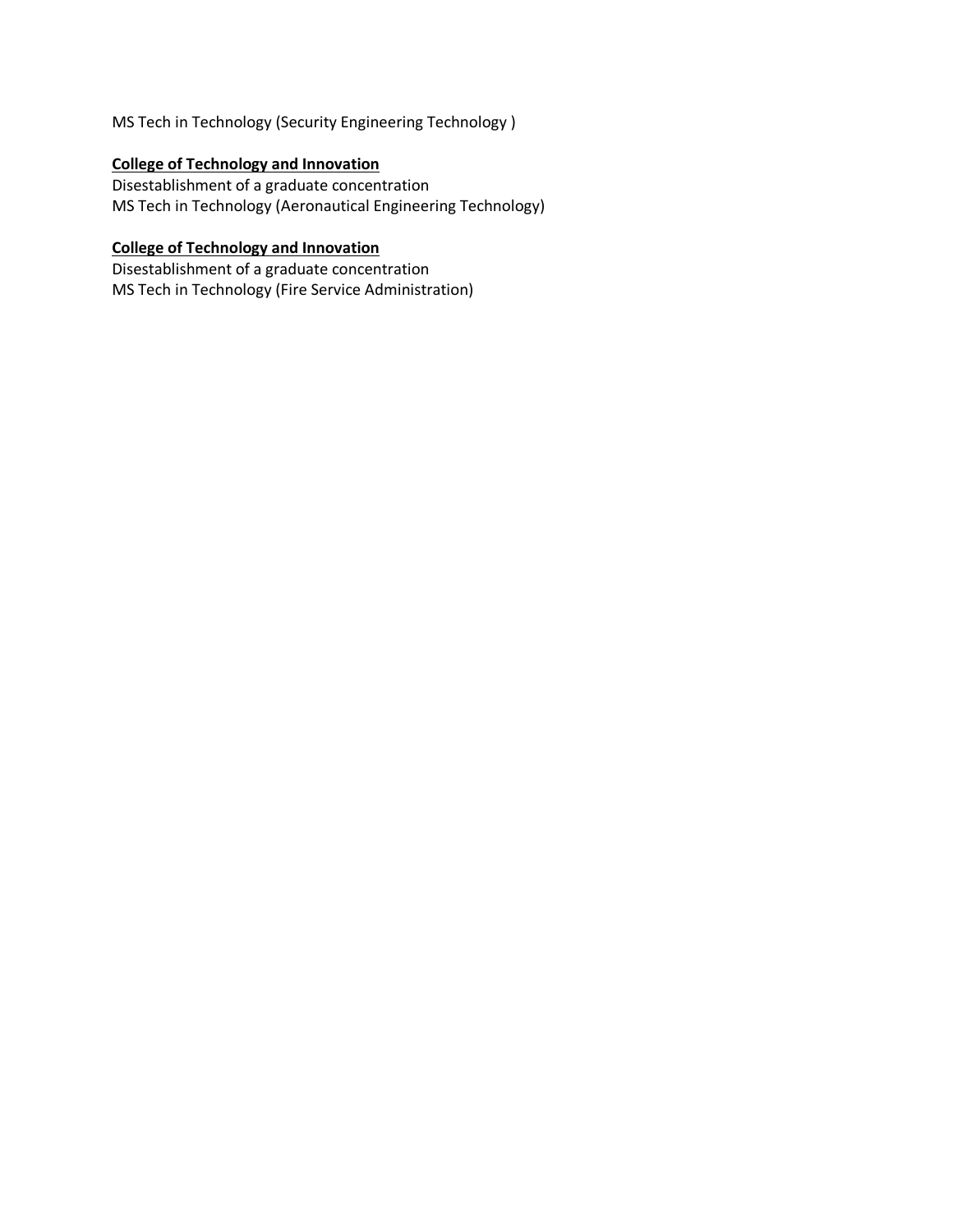# *For Senate meeting use only, official versions of all motions are found online at the Senate website*

**Old Business to Follow** 

**ARIZONA STATE UNIVERSITY Second Reading UNIVERSITY SENATE FALL 2013**

#### **Senate Motion # 2014-1**

| <b>Motion Introduced by:</b> | Curriculum and Academic Programs Committee<br>Eduardo Pagan, Chair                                                                                                                         |
|------------------------------|--------------------------------------------------------------------------------------------------------------------------------------------------------------------------------------------|
| Date of First Reading:       | September 9, 2013                                                                                                                                                                          |
| Date of Second Reading:      | October 7, 2013                                                                                                                                                                            |
| <b>Title of Motion:</b>      | Request from the College of Liberal Arts and Sciences – School of<br>Mathematical and Statistical Sciences - for the establishment of an<br>undergraduate certificate in Actuarial Science |

#### **Action Requested:**

The Curriculum and Academic Programs Committee recommends University Senate approval

of a proposal submitted by the College of Liberal Arts and Sciences – School of

Mathematical and Statistical Sciences – for the establishment of an undergraduate certificate –

in Actuarial Science

#### **Rationale:**

Actuarial Science is an area of mathematical and statistical sciences that requires expertise in specializations of probability and interest history, together with a working knowledge of accounting, finance and economics. This certificate will allow students to select classes to further their expertise in these areas.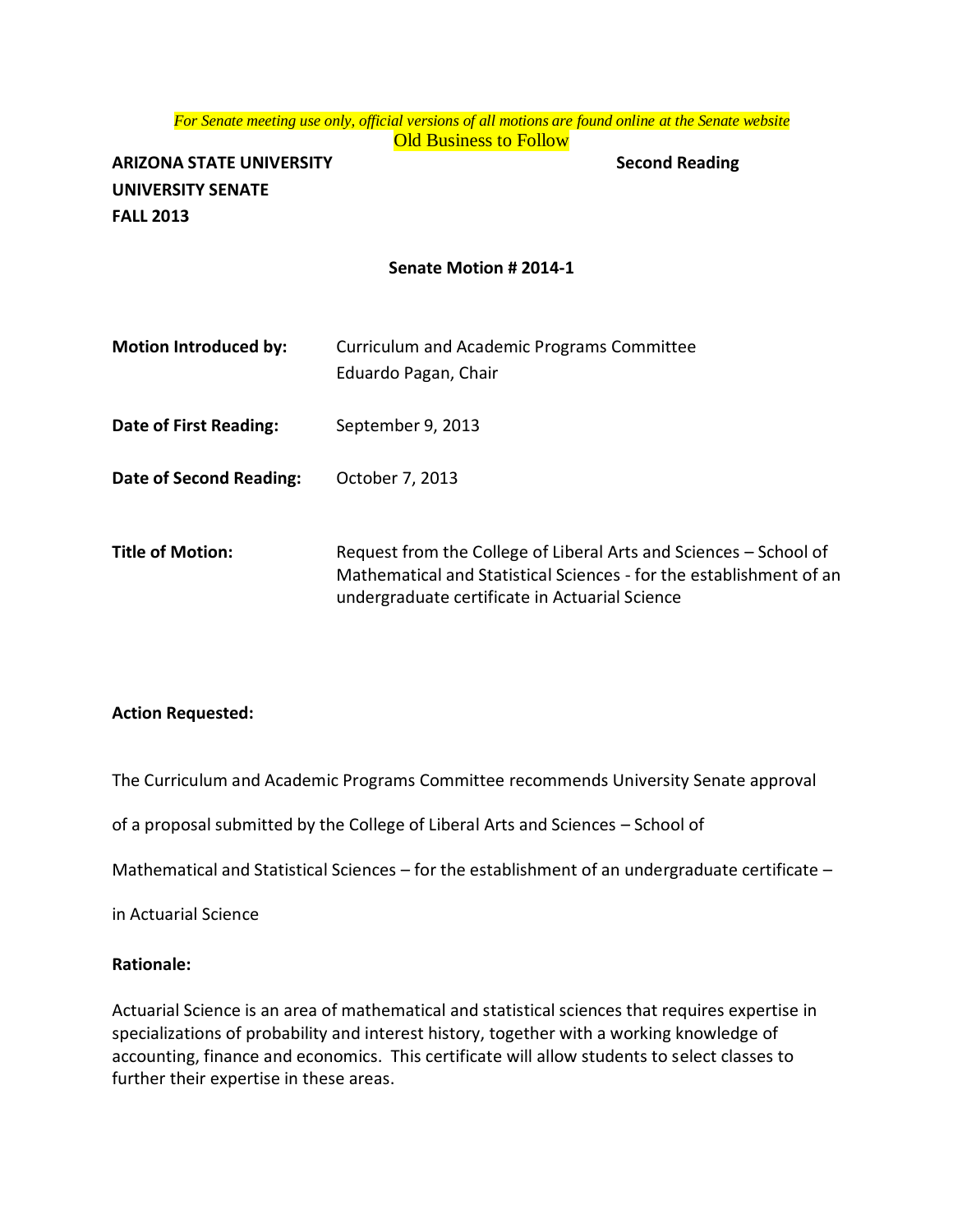| <b>Motion Introduced by:</b> | Curriculum and Academic Programs Committee<br>Eduardo Pagan, Chair                                                                                                                            |
|------------------------------|-----------------------------------------------------------------------------------------------------------------------------------------------------------------------------------------------|
| Date of First Reading:       | September 9, 2013                                                                                                                                                                             |
| Date of Second Reading:      | October 7, 2013                                                                                                                                                                               |
| <b>Title of Motion:</b>      | Request from the College of Liberal Arts and Sciences - School of<br>Mathematical and Statistical Sciences - for the establishment of an<br>undergraduate degree $-$ BS in Actuarial Sciences |

#### **Action Requested:**

The Curriculum and Academic Programs Committee recommends University Senate approval

of a proposal submitted by the College of Liberal Arts and Sciences – School of

Mathematical and Statistical Sciences – for the establishment of an undergraduate degree –

BS in Actuarial Sciences

#### **Rationale:**

An Actuary is a person that works for insurance or investment companies and is primarily responsible for determining rates and benefits for insurance policies and retirement instruments. The Actuarial Sciences program combines traditional math and statistical courses with a solid foundation in business including economics and finance. This program provides students with preparation for professional actuarial credentialing exams that will set them apart from graduates of many other actuarial science programs.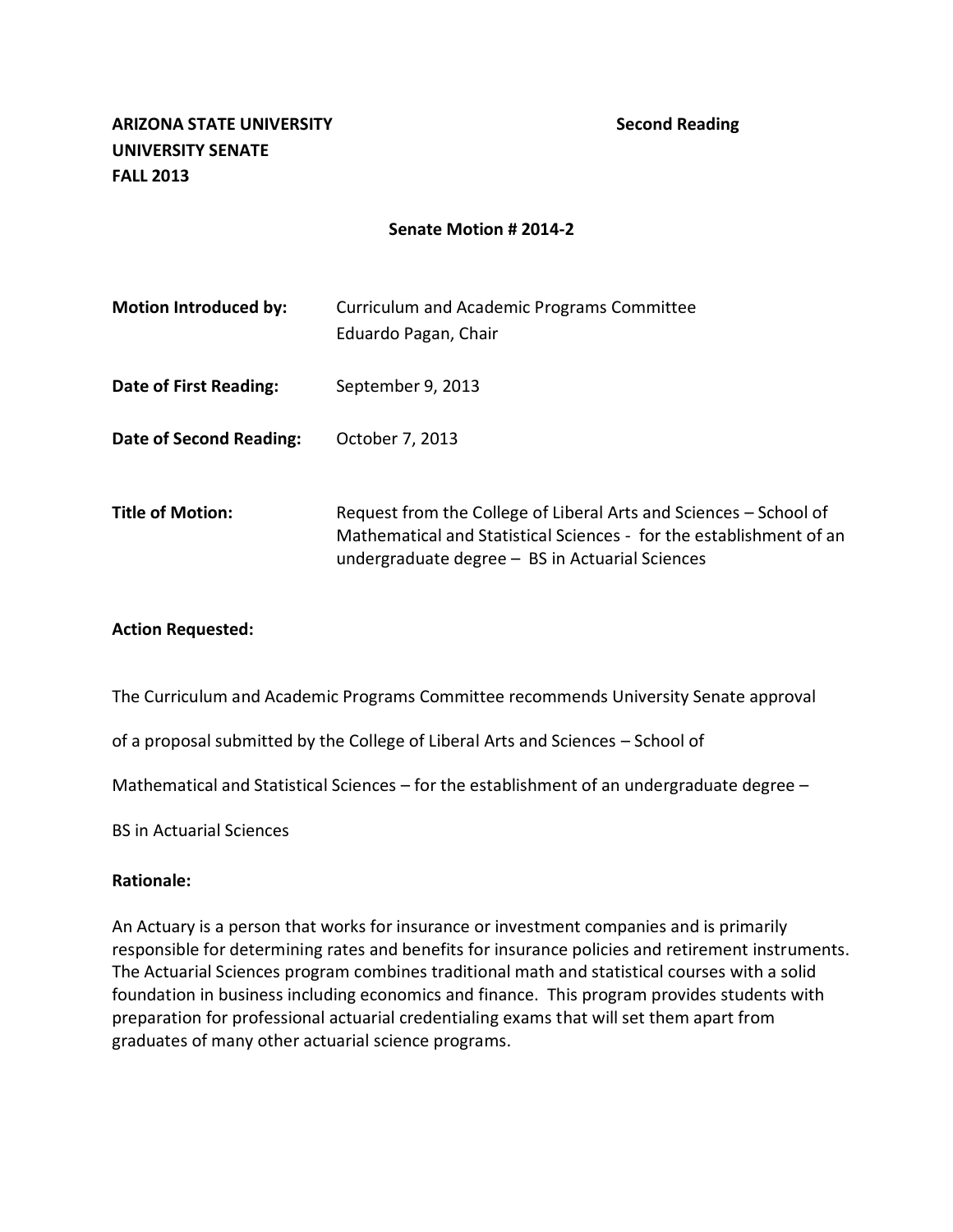| <b>Motion Introduced by:</b>   | <b>Curriculum and Academic Programs Committee</b><br>Eduardo Pagan, Chair                                                                                                                                                                          |
|--------------------------------|----------------------------------------------------------------------------------------------------------------------------------------------------------------------------------------------------------------------------------------------------|
| Date of First Reading:         | September 9, 2013                                                                                                                                                                                                                                  |
| <b>Date of Second Reading:</b> | October 7, 2013                                                                                                                                                                                                                                    |
| <b>Title of Motion:</b>        | Request from the Mary Lou Fulton Teachers College - Division of<br>Education Leadership and Innovation- for the name change of a<br>graduate certificate - from: Institutional Research - to:<br><b>Institutional Research and Policy Analysis</b> |

#### **Action Requested:**

The Curriculum and Academic Programs Committee recommends University Senate approval

of a proposal submitted by the Mary Lou Fulton Teachers College – Division of Educational

Leadership and Innovation – for the for the name change of a graduate certificate

From: Institutional Research – To: Institutional Research and Policy Analysis

#### **Rationale:**

This certificate has been closed for a long time and we would like to revive the program and create a K-12 policy back within the certificate instead of two tracks in higher education that would target students that are working in school districts that may already have a Master's degree, but need training in applied data analysis that would allow them to transition into data analyst positions within their districts. We believe this program will serve an important need because of the increased emphasis on data-driven decision making in K-12 education. This program will be available to all students.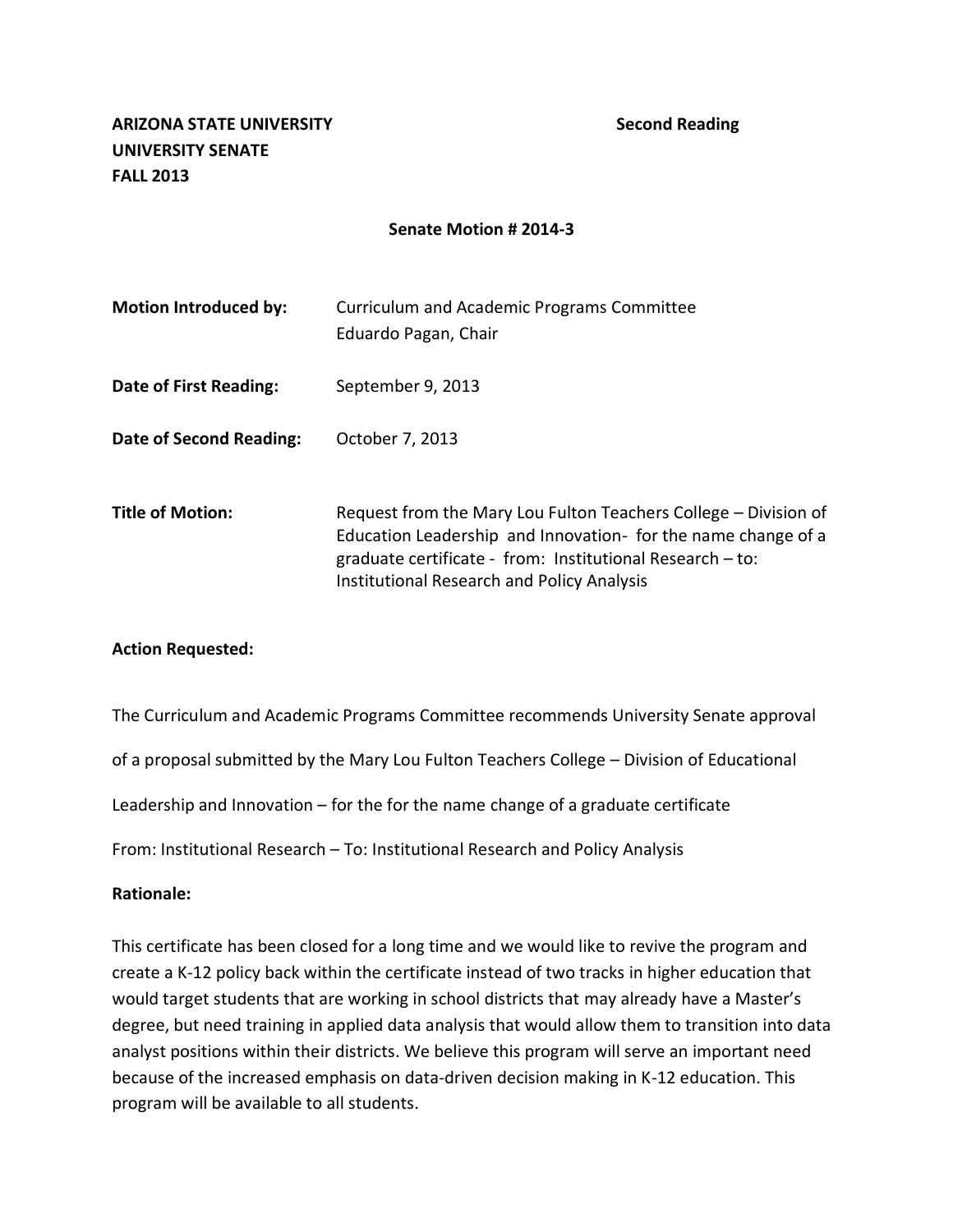| <b>Motion Introduced by:</b> | Curriculum and Academic Programs Committee<br>Eduardo Pagan, Chair                                                                                                                                                           |
|------------------------------|------------------------------------------------------------------------------------------------------------------------------------------------------------------------------------------------------------------------------|
| Date of First Reading:       | September 9, 2013                                                                                                                                                                                                            |
| Date of Second Reading:      | October 7, 2013                                                                                                                                                                                                              |
| <b>Title of Motion:</b>      | Request from the Mary Lou Fulton Teachers College – Division of<br>Educational Leadership and Innovation - for the name change of a<br>graduate degree - from: MA in Educational Psychology – to: MA in<br>Learning Sciences |

#### **Action Requested:**

The Curriculum and Academic Programs Committee recommends University Senate approval

of a proposal submitted by the Mary Lou Fulton Teachers College – Division of Educational

Leadership and Innovation – for the for the name change of a graduate degree –

From: MA in Educational Psychology – To: MA in Learning Sciences

#### **Rationale:**

Educational Psychology is an established field, and is evolving into the scientific understanding of learning. Thus by renaming the degree and emphasizing the elements of the design and implementation of learning innovations and improvement of instructional methodologies it will more closely align with the tenets of Learning Sciences. The name change will also underscore the cognitive, social and cultural-psychological foundations of human learning as embedded in Learning Sciences.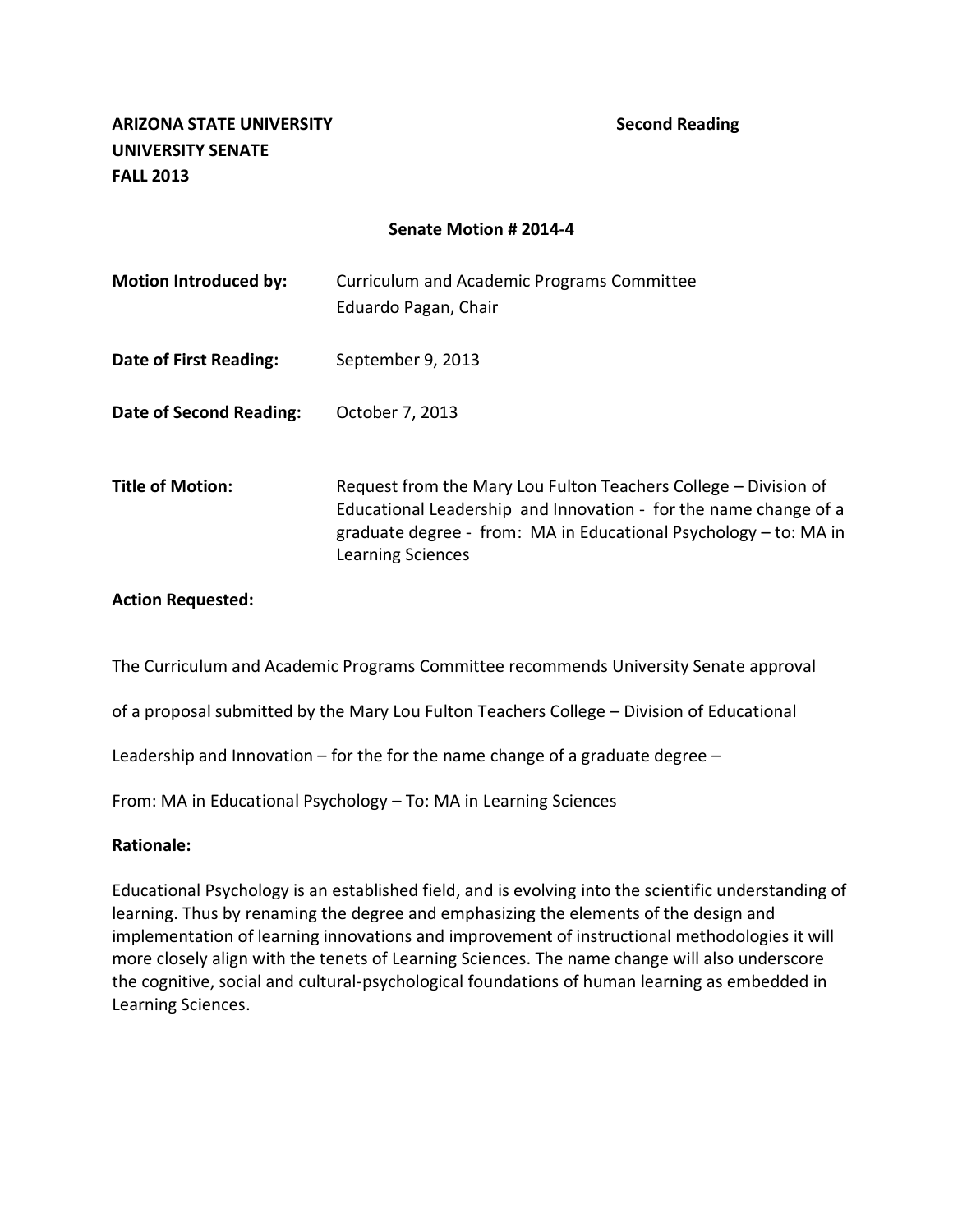| <b>Motion Introduced by:</b> | Curriculum and Academic Programs Committee<br>Eduardo Pagan, Chair                                                                                                                                                                                   |
|------------------------------|------------------------------------------------------------------------------------------------------------------------------------------------------------------------------------------------------------------------------------------------------|
| Date of First Reading:       | September 9, 2013                                                                                                                                                                                                                                    |
| Date of Second Reading:      | October 7, 2013                                                                                                                                                                                                                                      |
| <b>Title of Motion:</b>      | Request from the College of Technology and Innovation – Morrison<br>School of Agribusiness and Resource Management- for the name<br>change of a graduate degree - from: MS in Agribusiness-to: MS in<br><b>Environmental and Resource Management</b> |

#### **Action Requested:**

The Curriculum and Academic Programs Committee recommends University Senate approval

of a proposal submitted by the College of Technology and Innovation – Morrison School

of Agribusiness and Resource Management – for the for the name change of a graduate

degree - From: MS in Agribusiness – To: MS in Environmental and Resource Management

#### **Rationale:**

The proposed name reflects a redirection of the degree beyond agribusiness to environmental resource management . This change better enables the degree to meet market demand for broad-based professionals in the field of resource management and is a better fit with faculty expertise and philosophy. The change removes any perceived duplication with the W.P. Carey School of Business.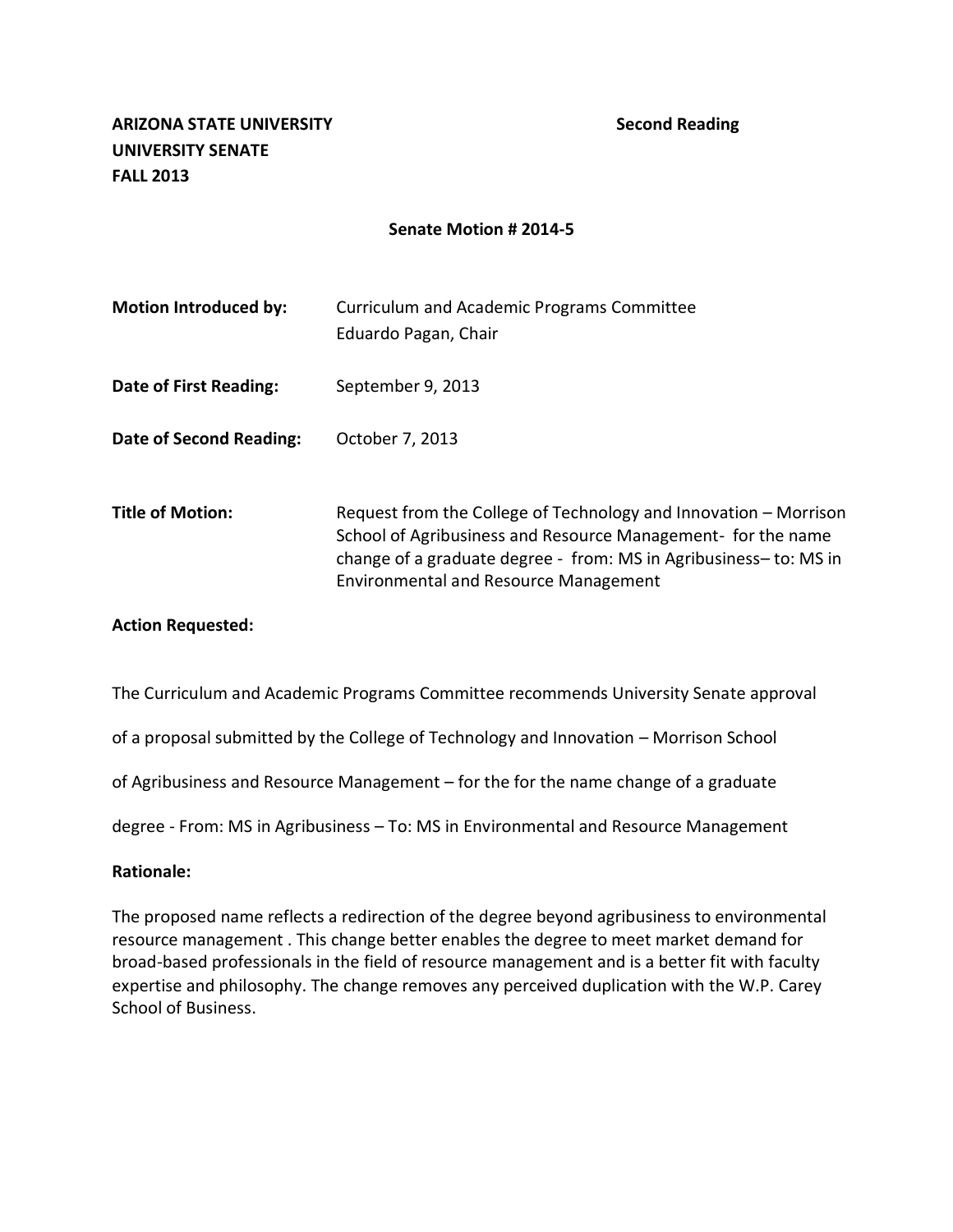| <b>Motion Introduced by:</b> | Constitution and Bylaws Task Force, Chairperson Chouki El<br>Hamel               |
|------------------------------|----------------------------------------------------------------------------------|
| Date of First Reading:       | April 22, 2013                                                                   |
| Date of Second Reading:      | September 9, 2013, October 7th                                                   |
| <b>Title of Motion:</b>      | Amendments to the Articles I, II & III of the University Senate<br>Constitution. |

#### **Action Requested:**

The Constitution and Bylaws Task Force requests that you approve the below noted changes to the articles of the University Senate Constitution.

#### **Rationale:**

Per Article IIIA of the University Senate Constitution, beginning in the fall of 2012 the UAC shall appoint a committee to review the constitution and bylaws at four year intervals. This review and the resulting recommended amendments were made by the Constitution and Bylaws Task Force.

Adhering to the requirement for quadrennial reviews ensures that the University Senate Constitution remains a relevant and modern document that allows for the most effective shared governance organization possible.

**[Click here](http://usenate.asu.edu/files/Constitution_Academic_Senate_3-14-13_Final_from_Chouki_4-15-2013_0.pdf)** to review the proposed constitutional changes or they are included at the end of this document.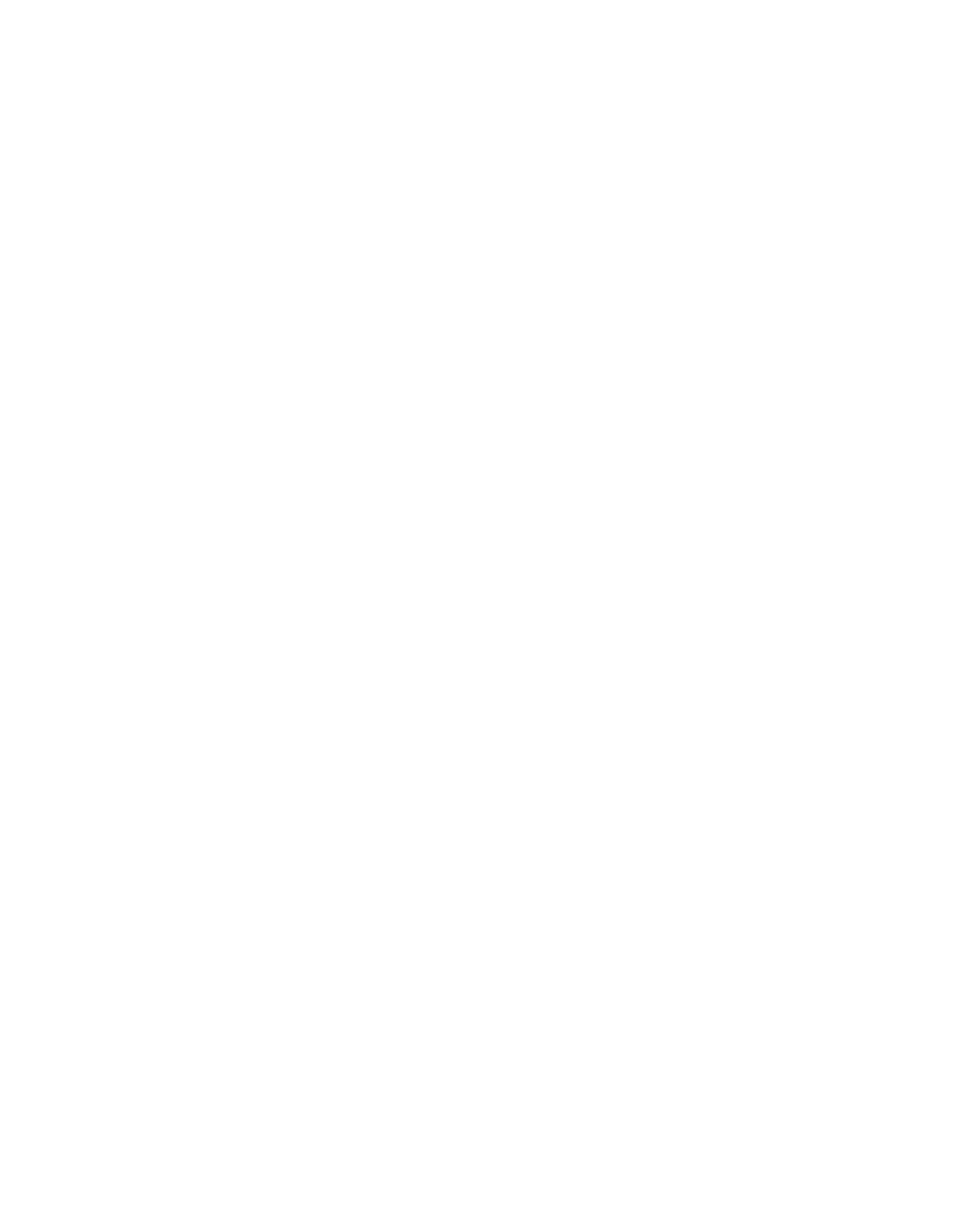#### *For Senate meeting use only, official versions of all motions are found online at the Senate website* New Business to Follow

### **ARIZONA STATE UNIVERSITY First Reading UNIVERSITY SENATE FALL 2013**

#### **Senate Motion # 2014-6**

- **Motion Introduced by:** Curriculum and Academic Programs Committee Eduardo Pagan, Chair
- **Date of First Reading:** October 7, 2013
- **Date of Second Reading:** November 4, 2013
- **Title of Motion:** Request from the College of Liberal Arts and Sciences Department of Psychology - for the establishment of a graduate degree – M.S. in Applied Behavior Analysis

#### **Action Requested:**

The Curriculum and Academic Programs Committee recommends University Senate approval

of a proposal submitted by the College of Liberal Arts and Sciences – Department of Psychology

for the establishment of a graduate degree – M.S. in Applied Behavior Analysis

#### **Rationale:**

The proposed Master of Science in Applied Behavior Analysis (ABA) is a two-year degree program that will provide the necessary scientific curriculum and practitioner training required for ABA certification and Arizona State board licensing (270 classroom hours and 1500 supervised practicum fieldwork hours). With a Master of Science degree in ABA, graduates will be able to provide evidenced-based treatment interventions across a range of community settings for a broad base of clients and their families. In addition to four full-time semesters of coursework, students will be required to participate in field-based practicums each semester, including both summer sessions.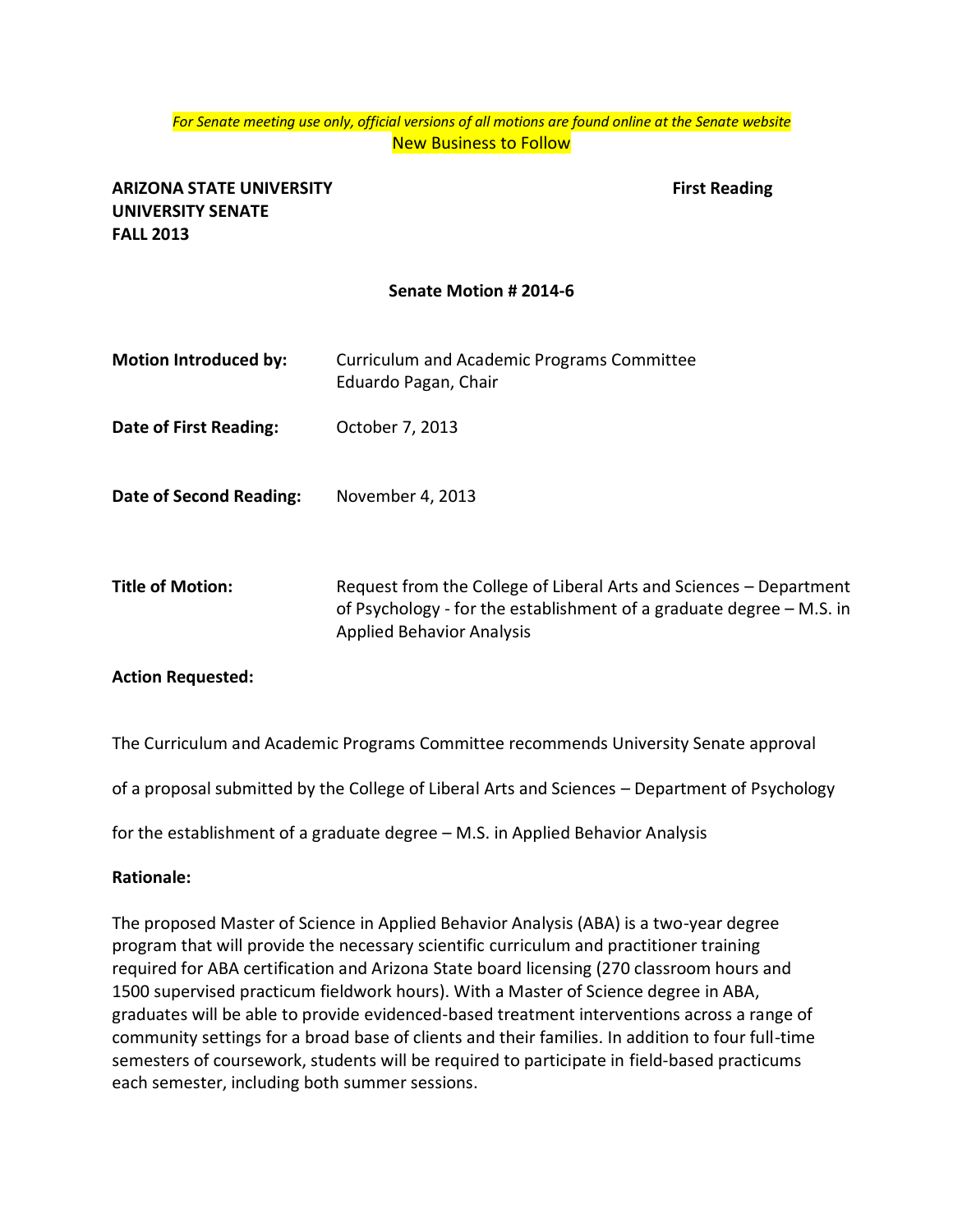| <b>Motion Introduced by:</b>   | Curriculum and Academic Programs Committee<br>Eduardo Pagan, Chair                                                                                                                                                           |
|--------------------------------|------------------------------------------------------------------------------------------------------------------------------------------------------------------------------------------------------------------------------|
| Date of First Reading:         | October 7, 2013                                                                                                                                                                                                              |
| <b>Date of Second Reading:</b> | November 4, 2013                                                                                                                                                                                                             |
| <b>Title of Motion:</b>        | Request from the College of Liberal Arts and Sciences – Department<br>of English/School of International Letters and<br>Cultures - for the establishment of a graduate certificate in<br><b>Literacy Translation Studies</b> |

#### **Action Requested:**

The Curriculum and Academic Programs Committee recommends University Senate approval

of a proposal submitted by the College of Liberal Arts and Sciences – Department of English/

School of International Letters and Cultures – for the establishment of a graduate certificate in

Literacy Translation Studies

#### **Rationale:**

The field of translation has a new relevance not only as a literary art, but also as a vital instrument of diplomacy and international business. A five-course, trans-disciplinary graduate certificate program in Literary Translation Studies (LTS), proposed jointly by The Department of English and the School of International Letters and Cultures (SILC), would complement at the graduate level already existing undergraduate certificate programs in SILC and English in Translation (Spanish-specific), European Union Studies, and TESOL. It would provide the opportunity for CLAS to offer graduate students advanced language training. as a prerequisite for qualifying for a Certificate in Literary Translation Studies, with existing faculty expertise in professional translation, language and linguistic theory, and literary translation.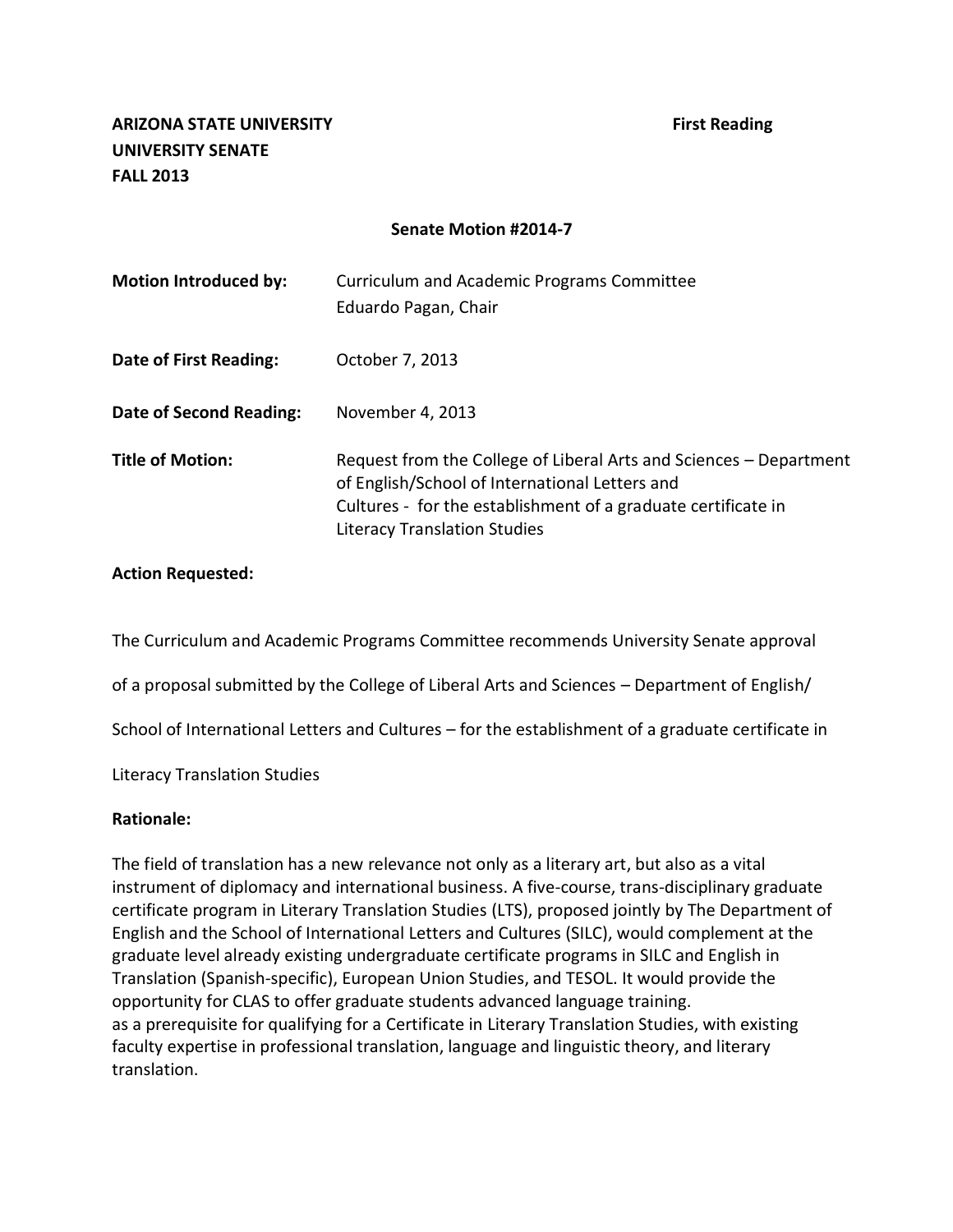**ARIZONA STATE UNIVERSITY First Reading UNIVERSITY SENATE FALL 2013**

#### **Senate Motion #2014-8**

| <b>Motion Introduced by:</b> | Curriculum and Academic Programs Committee<br>Eduardo Pagan, Chair                                                                                                                     |
|------------------------------|----------------------------------------------------------------------------------------------------------------------------------------------------------------------------------------|
| Date of First Reading:       | October 7, 2013                                                                                                                                                                        |
| Date of Second Reading:      | November 4, 2013                                                                                                                                                                       |
| <b>Title of Motion:</b>      | Request from the College of Health Solutions – School of Nutrition<br>and Health Promotion - for the establishment of a graduate degree<br>- M.S. in Obesity Prevention and Management |

#### **Action Requested:**

The Curriculum and Academic Programs Committee recommends University Senate approval

of a proposal submitted by the College of Health Solutions – School of Nutrition and Health

Promotion - for the establishment of a graduate degree – M.S. in Obesity Prevention and

Management

#### **Rationale:**

The MS in Obesity Prevention and Management is an innovative, interdisciplinary degree that draws on a wide array of expertise at ASU to integrate perspectives from the social, applied, life, and health sciences and provides advanced graduate level problem-focused, experiential training that is grounded in evidence and best practices for effective prevention and management of obesity. This degree is geared towards post-baccalaureate students and professionals who wish to advance their understanding of social, cultural, environmental, health, and psychological issues associated with obesity. The program emphasizes the complex etiology of obesity and includes courses that will enhance students' ability to work with individuals and populations at risk of obesity to develop effective strategies for prevention and management of the condition across the lifespan. High obesity rates are associated with an array of poor psycho-social and health outcomes at the individual level and increased health care and associated costs at the societal level.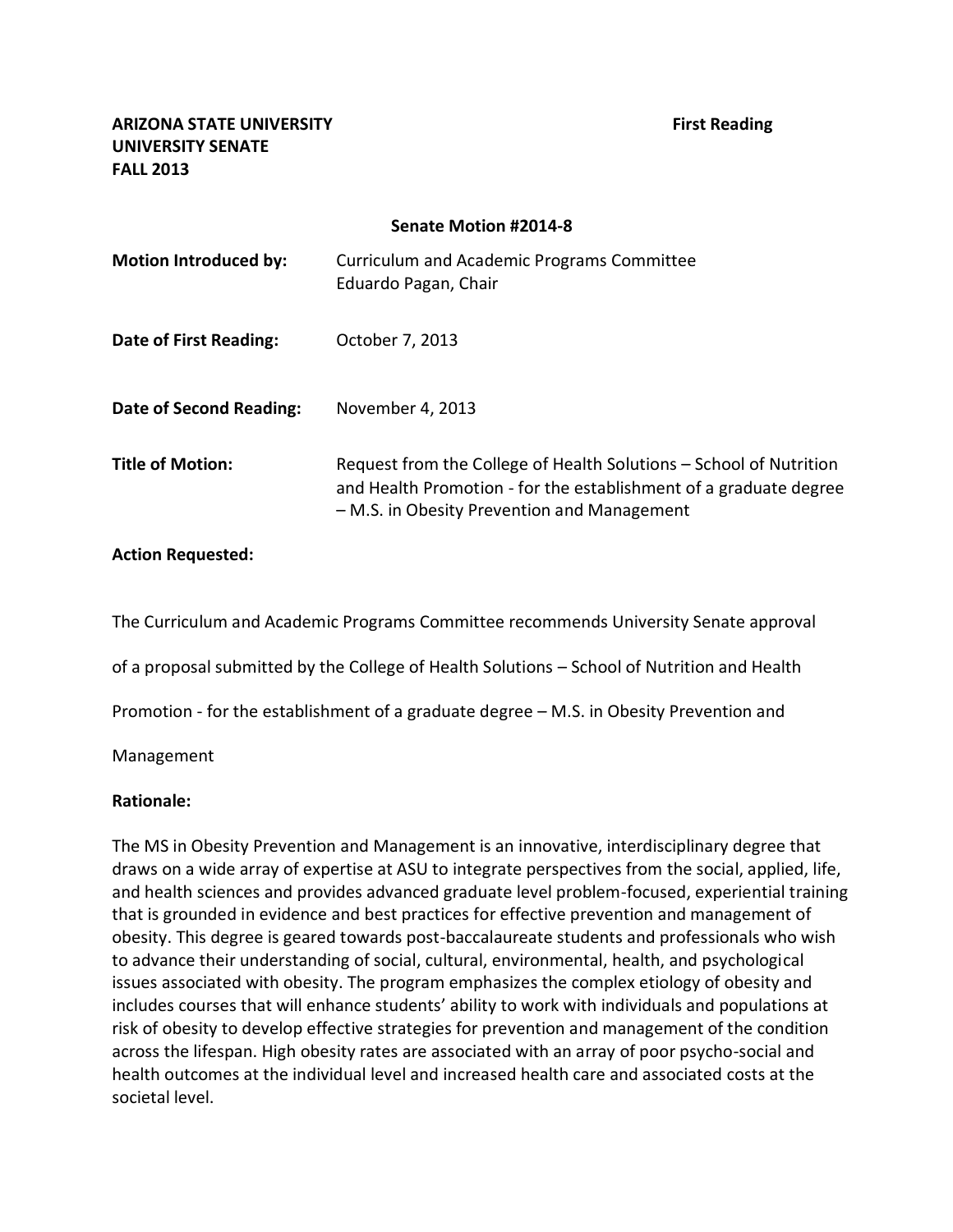| <b>Motion Introduced by:</b> | Curriculum and Academic Programs Committee<br>Eduardo Pagan, Chair                                                                                                |
|------------------------------|-------------------------------------------------------------------------------------------------------------------------------------------------------------------|
| Date of First Reading:       | October 7, 2013                                                                                                                                                   |
| Date of Second Reading:      | November 4, 2013                                                                                                                                                  |
| <b>Title of Motion:</b>      | Request from the Walter Cronkite School of Journalism and Mass<br>Communication– for the establishment of a graduate certificate in<br><b>Business Journalism</b> |

#### **Action Requested:**

The Curriculum and Academic Programs Committee recommends University Senate approval

of a proposal submitted by the Walter Cronkite School of Journalism and Mass Communication

for the establishment of a graduate certificate in Business Journalism

#### **Rationale:**

The Cronkite School has an international reputation in business journalism. It offers a business journalism specialization at both the bachelor's and the master's level, taught by the Reynolds Endowed Chair in Business Journalism. It is home to the 10-year-old Donald W. Reynolds National Center for Business Journalism, which offers free training to professional journalists through regional workshops, international webinars and its website, BusinessJournalism.org.

Building on this expertise, the Cronkite School's Reynolds Center proposes to offer online a fivecourse, 15-hour graduate certificate in business journalism starting in fall 2014. The goal is to reach journalists globally with academic training that will help them cover business better and to offer a credential that will become the gold standard for editors hiring business journalists.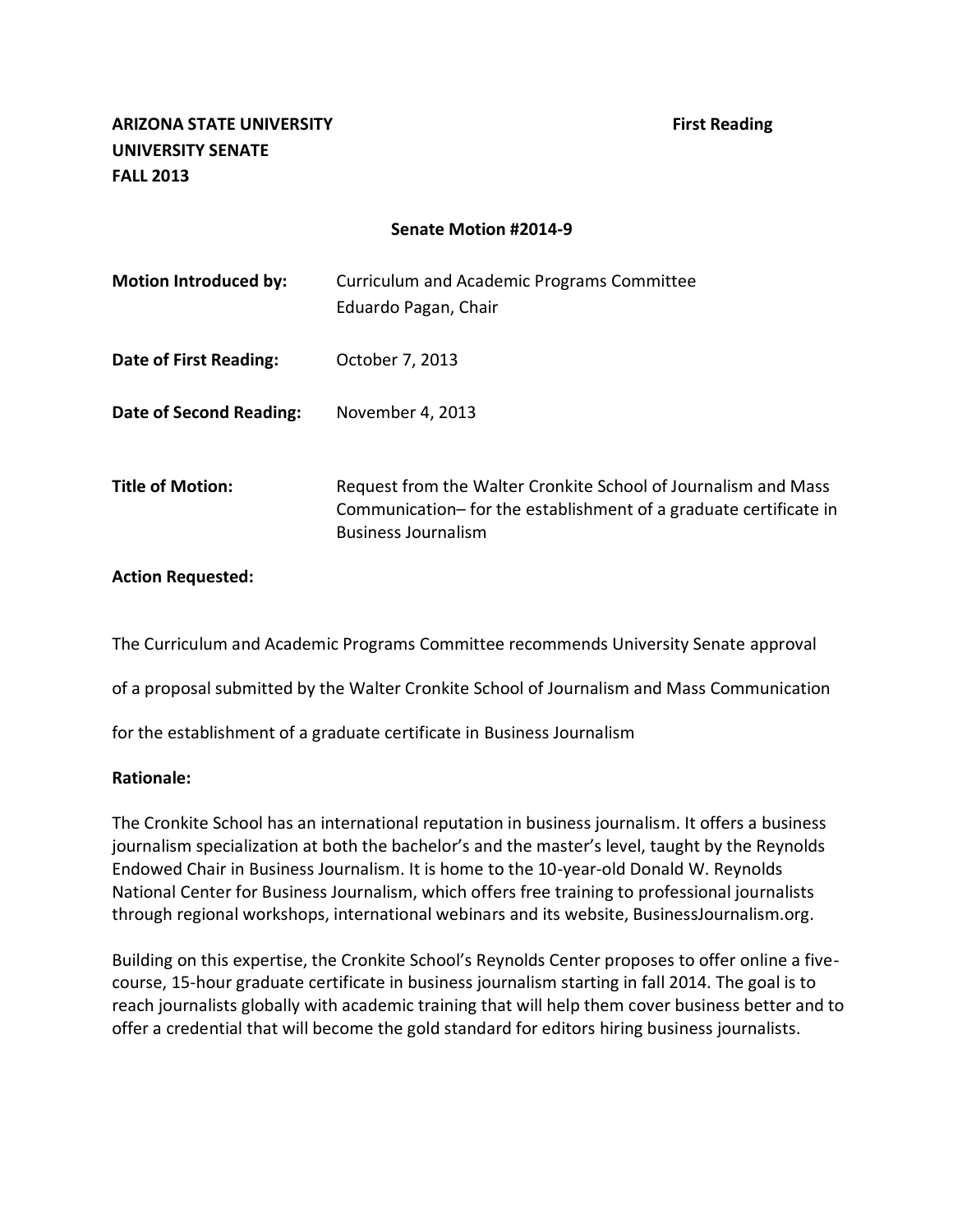| <b>Motion Introduced by:</b> | Curriculum and Academic Programs Committee<br>Eduardo Pagan, Chair                                                                                               |
|------------------------------|------------------------------------------------------------------------------------------------------------------------------------------------------------------|
| Date of First Reading:       | October 7, 2013                                                                                                                                                  |
| Date of Second Reading:      | November 4, 2013                                                                                                                                                 |
| <b>Title of Motion:</b>      | Request from the Herberger Institute for Design and the Arts-<br>Dean's Office - for the establishment of an undergraduate<br>certificate in - Arts in Education |

#### **Action Requested:**

The Curriculum and Academic Programs Committee recommends University Senate approval

of a proposal submitted by the Herberger Institute for Design and the Arts – Dean's Office -

for the establishment of an undergraduate certificate in – Arts in Education

#### **Rationale:**

The certificate in Arts in Education is specifically designed for prospective preK-8 educators who wish to enhance their teaching practices by developing the necessary skills to use the arts throughout the curriculum. By weaving the principles and practices of the arts and other disciplinary curricular together, teachers can create rich and engaging environments that enhance student learning by capitalizing on the critical thinking, communication, collaboration, and creativity inherent in the arts and arts experiences.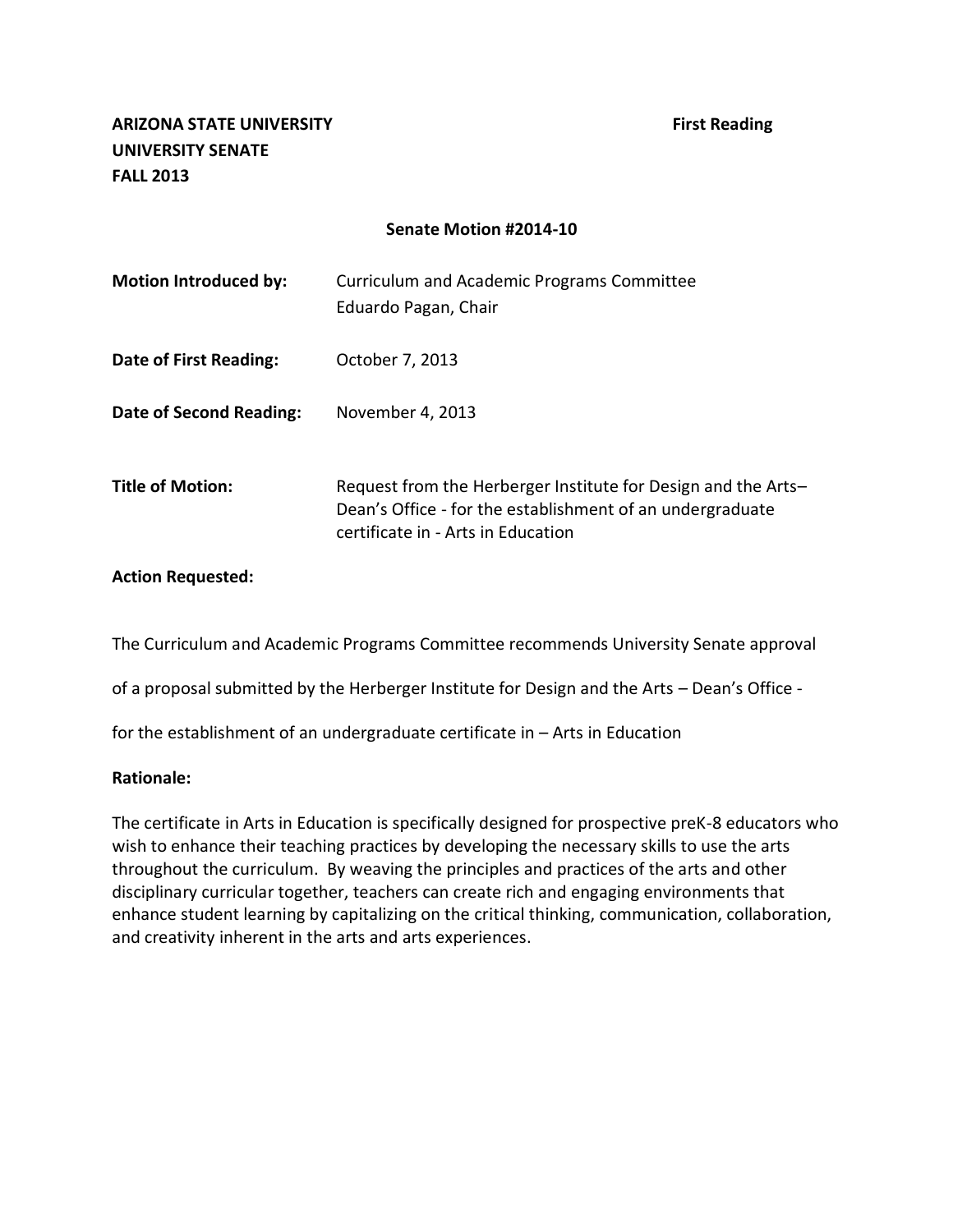| <b>Motion Introduced by:</b>   | Curriculum and Academic Programs Committee<br>Eduardo Pagan, Chair                                                                                                     |
|--------------------------------|------------------------------------------------------------------------------------------------------------------------------------------------------------------------|
| <b>Date of First Reading:</b>  | October 7, 2013                                                                                                                                                        |
| <b>Date of Second Reading:</b> | November 4, 2013                                                                                                                                                       |
| <b>Title of Motion:</b>        | Request from the School of Letters and Sciences - Technical<br>Communication Program - for the establishment of a graduate<br>degree - M.S. in Technical Communication |

#### **Action Requested:**

The Curriculum and Academic Programs Committee recommends University Senate approval

of a proposal submitted by the School of Letters and Sciences – Technical Communication

Program - for the establishment of a graduate degree – M.S. in Technical Communication

#### **Rationale:**

The proposed program will teach students how to design, produce, and manage print and digital texts, using traditional and developing technologies. The curriculum will provide students with a comprehensive understanding of the professional, cultural, and ethical issues that shape the field; it will balance theory and practice to ensure students develop the analytical abilities, technology expertise, and hands-on skills necessary for success as a technical communicator. Students who complete the program will be accomplished writers, editors, designers, and researchers who are able to respond effectively to a range of audiences, issues, and communication situations. The program will prepare students for technical communication positions in the private, public, and non-profit sectors and will offer professionals the opportunity to further advance their careers.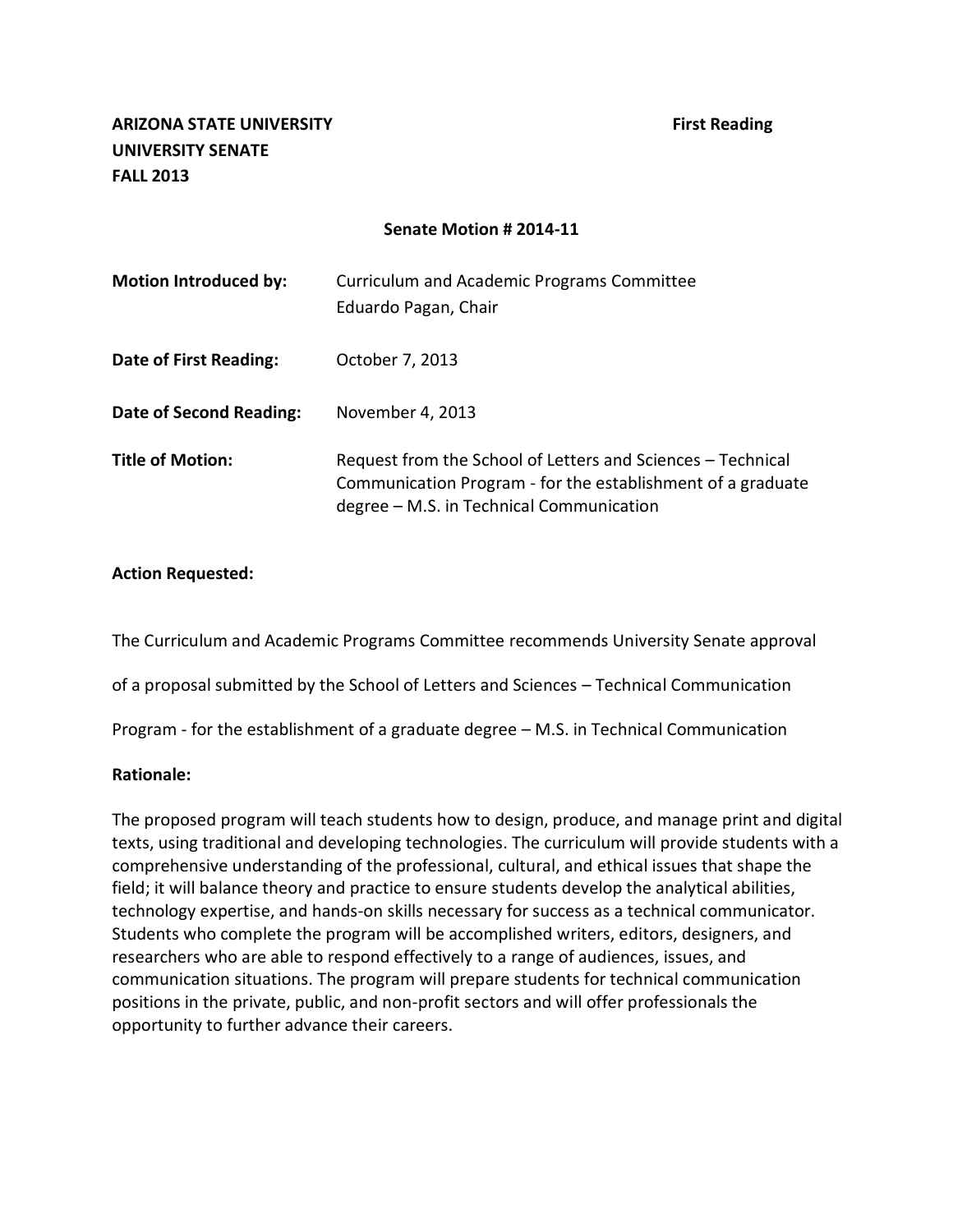**ARIZONA STATE UNIVERSITY First Reading UNIVERSITY SENATE FALL 2013**

#### **Senate Motion #2014-12**

| <b>Motion Introduced by:</b>   | Helene Ossipov, Past President of the Tempe Campus Assembly                                |
|--------------------------------|--------------------------------------------------------------------------------------------|
| <b>Date of First Reading:</b>  | October 7, 2013                                                                            |
| <b>Date of Second Reading:</b> | November 4, 2013                                                                           |
| <b>Title of Motion:</b>        | Intimate Partner Violence and Abuse Protocol and Increasing<br>Awareness for ASU Community |

**From:** T. Denny Sanford School of Social and Family Dynamics Social Impact Initiative

Whereas, October is National Domestic Violence Prevention month;

Whereas, intimate partner violence and abuse (also referred to as dating and domestic partner violence and abuse and including physical, sexual, emotional, and economic abuse) is considered a major public health problem by the Center for Disease Control;

Whereas, intimate partner violence and abuse includes threatening and intimidation, as well as social media misconduct;

Whereas, the prime age for victimization of intimate partner violence and abuse is college age (18 to 24);

Whereas, as many as 53% of college students have experienced at least one incident of dating violence;

Whereas, 25 percent of female students experience sexual assault over the course of their college career;

Whereas, 30 to 50 percent of victims of intimate partner violence are male;

Whereas, being a victim of intimate partner violence and abuse is associated with death, physical injury, depression, low self-esteem, anxiety, suicidal thoughts, and health issues, including gastrointestinal disorders, substance abuse, and sexually transmitted diseases;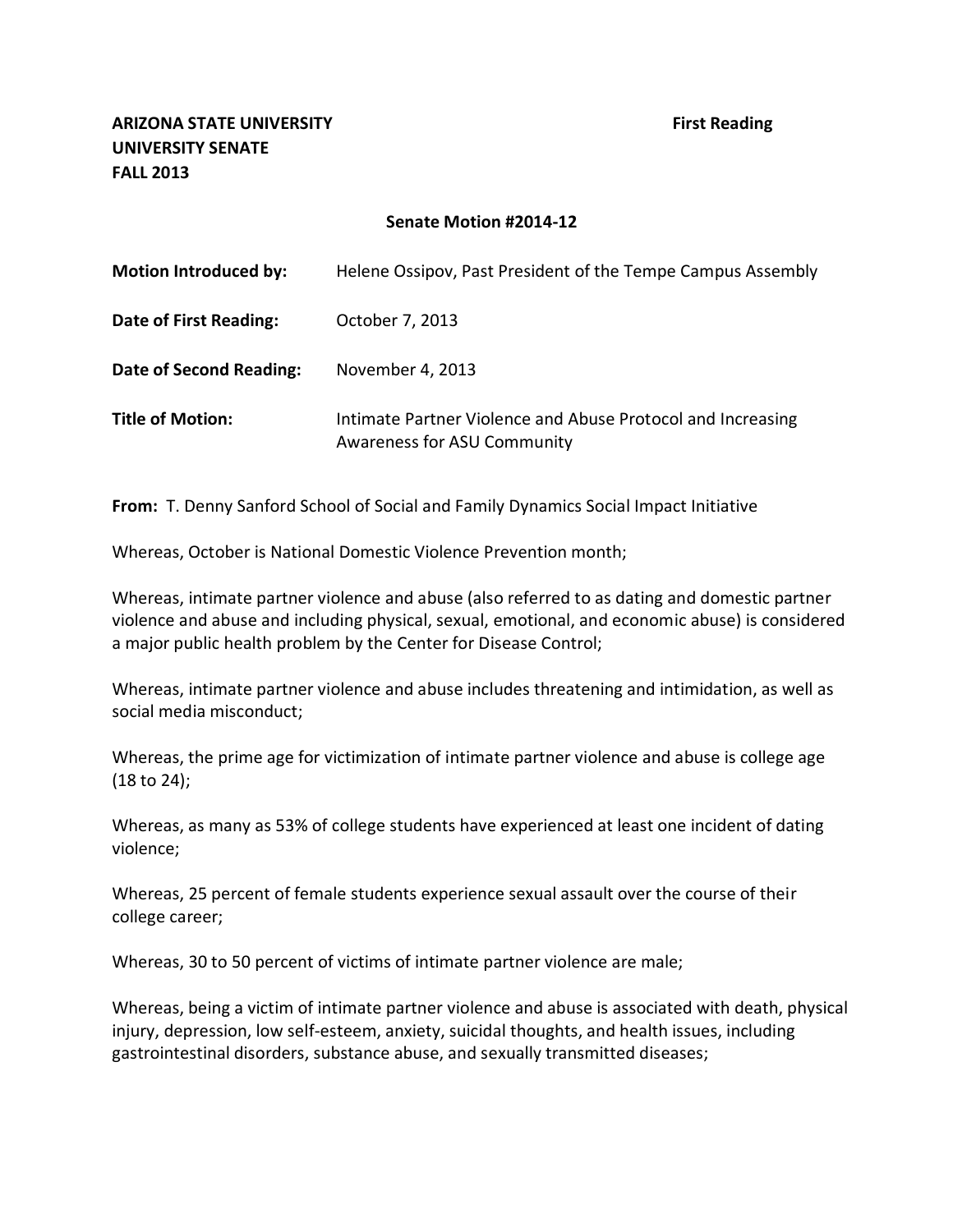Whereas, the faculty and academic professionals are interested in all members of the university community reaching their full potential and recognize the importance of promoting healthy and successful relationships during this time period;

### Therefore, be it RESOLVED

That the University Senate of Arizona State University supports the establishment of a clearly written protocol specifically addressing intimate partner violence and that this protocol be easily accessible to the university community on the University's website. The protocol should minimally include (1) specific steps one should take if one has experienced or is experiencing intimate partner violence and abuse; (2) clear and specific definitions of intimate partner violence and abuse; (3) questions one should ask him/herself if he or she thinks he or she is in a violent or abusive relationship; (4) educational and employment sanctions statement; (5) assurances to individuals who report incidents of violence and abuse or who have been accused of intimate partner violence and abuse; (6) a statement regarding intolerance for false reporting and consequences of such; (7) statements regarding immunity for reporting and confidentiality; (8) the student and employee conduct process; and (9) list of resources for the university community.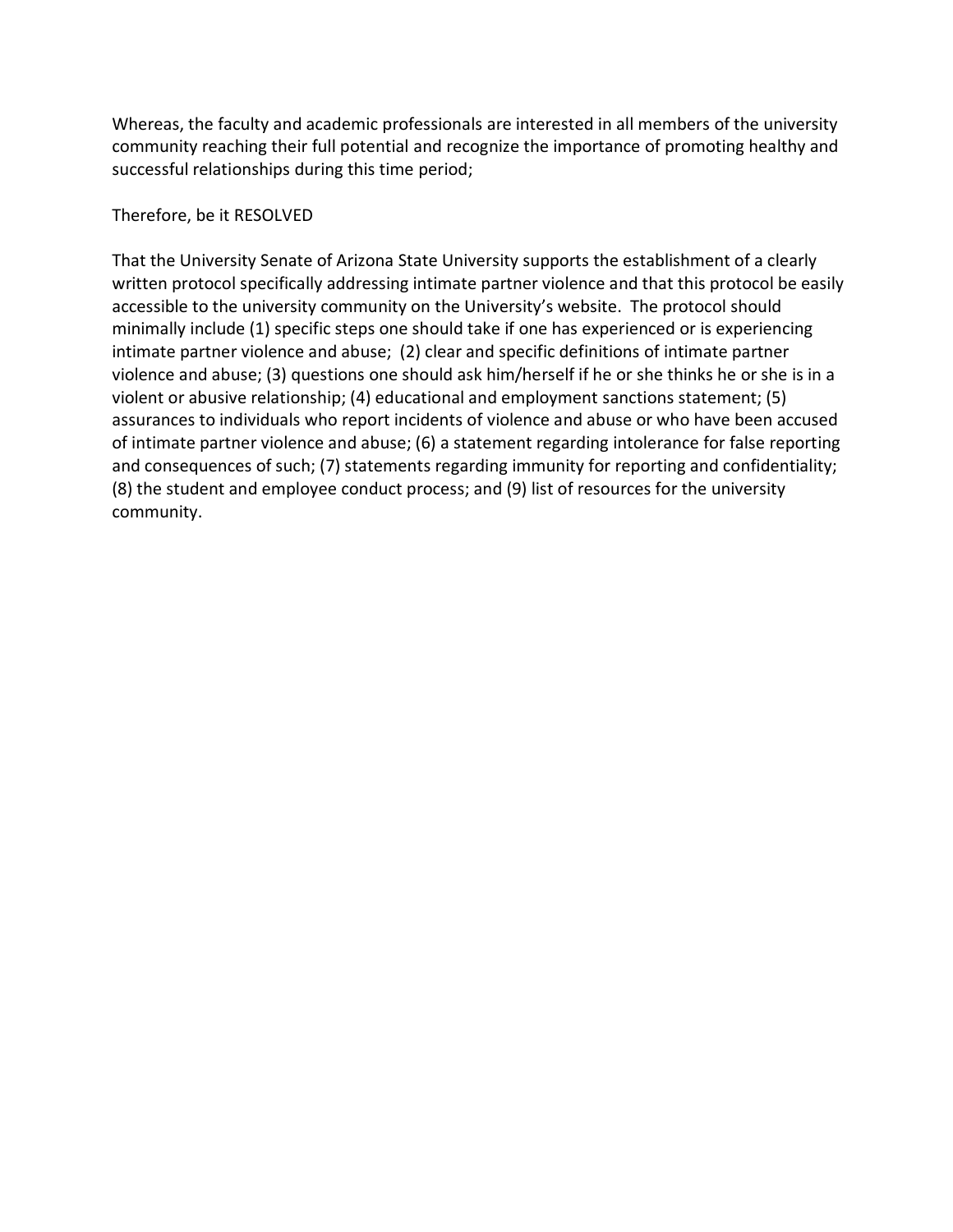| <b>Motion Introduced by:</b> | Curriculum and Academic Programs Committee<br>Eduardo Pagan, Chair                                                                                                                                              |
|------------------------------|-----------------------------------------------------------------------------------------------------------------------------------------------------------------------------------------------------------------|
| Date of First Reading:       | October 7, 2013                                                                                                                                                                                                 |
| Date of Second Reading:      | November 4, 2013                                                                                                                                                                                                |
| <b>Title of Motion:</b>      | Request from the College of Liberal Arts and Sciences – School of<br>Geographical Sciences and Urban Planning - for the establishment<br>of an undergraduate degree – B.S. in Geographic Information<br>Science |

#### **Action Requested:**

The Curriculum and Academic Programs Committee recommends University Senate approval

of a proposal submitted by the College of Liberal Arts and Sciences – School of Geographical

Sciences and Urban Planning - for the establishment of an undergraduate degree –

B.S. In Geographic Information Science

#### **Rationale:**

The Bachelor of Science in Geographic Information Science will emphasize spatial thinking, spatial databases, geocomputation, exploratory spatial data analysis, spatial optimization, modeling, and geovisualization. Students will learn computational techniques with skill development in geospatial software engineering. The degree addresses an educational gap by training students in advanced computational and analytical skills demanded by research scientists, software companies, and government agencies.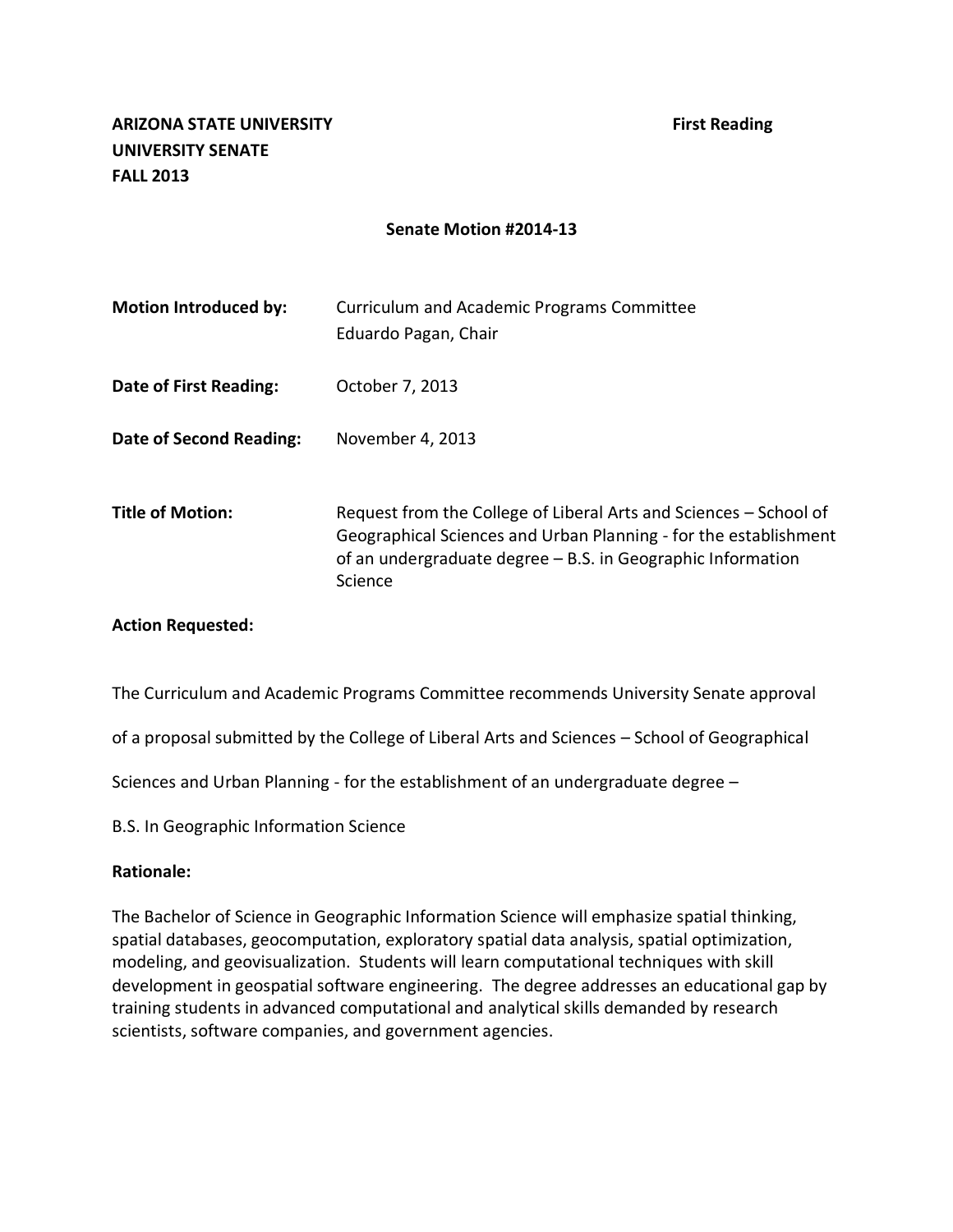| <b>Motion Introduced by:</b>   | Curriculum and Academic Programs Committee<br>Eduardo Pagan, Chair                                                                                                            |
|--------------------------------|-------------------------------------------------------------------------------------------------------------------------------------------------------------------------------|
| Date of First Reading:         | October 7, 2013                                                                                                                                                               |
| <b>Date of Second Reading:</b> | November 4, 2013                                                                                                                                                              |
| <b>Title of Motion:</b>        | Request from the College of Technology and Innovation-<br>Department of Engineering - for the disestablishment of an<br>undergraduate degree-B.S. in Applied Computer Science |

#### **Action Requested:**

The Curriculum and Academic Programs Committee recommends University Senate approval

of a proposal submitted by the College of Technology and Innovation – Department of

Engineering - for the disestablishment of an undergraduate degree – B.S. in Applied Computer

Science

#### **Rationale:**

This degree was closed to new enrollment effective Spring 2014 with Provost approval. This disestablishment proposal will complete the process of disestablishment.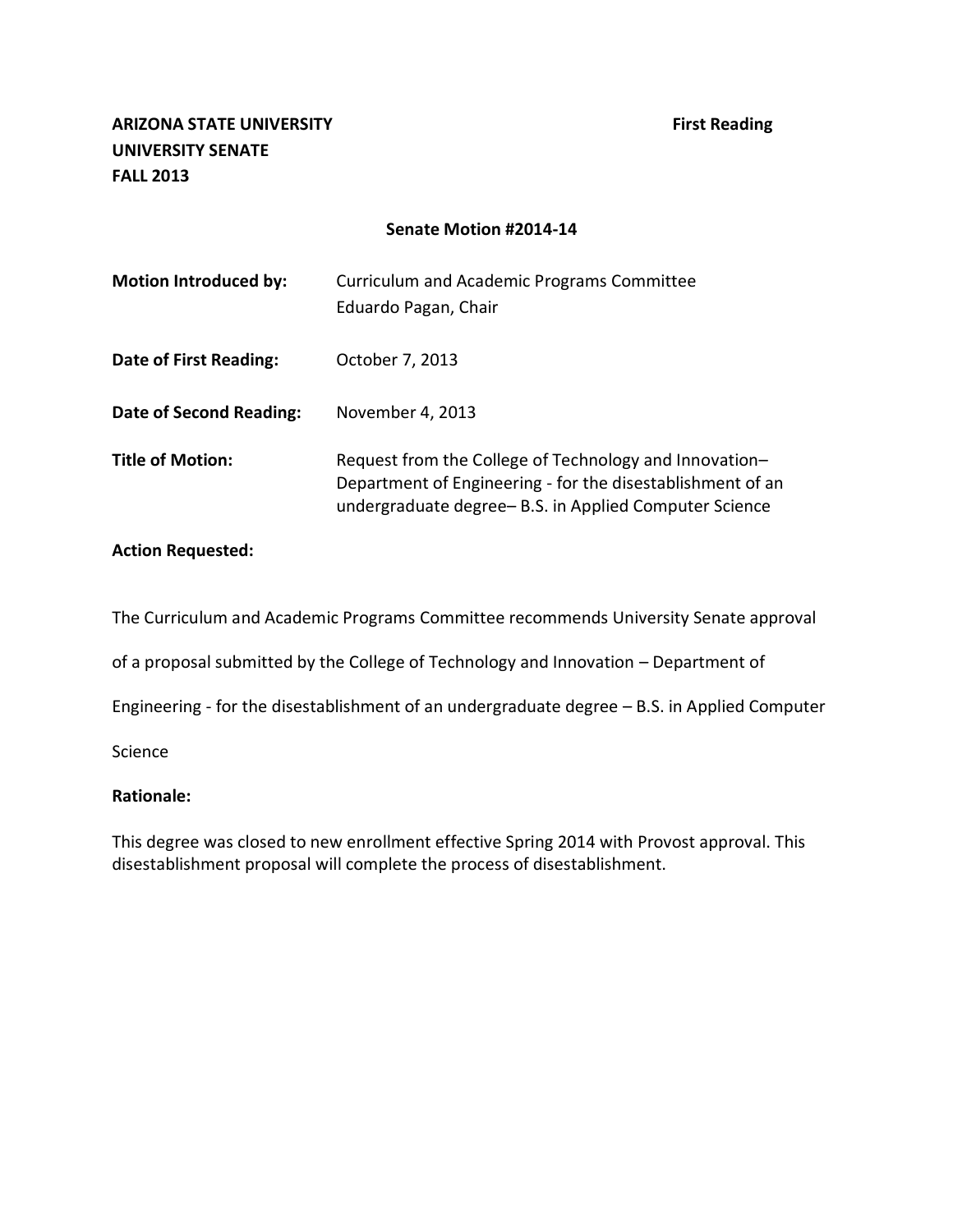| <b>Motion Introduced by:</b> | Curriculum and Academic Programs Committee<br>Eduardo Pagan, Chair                                                                                                                                                                                                                        |
|------------------------------|-------------------------------------------------------------------------------------------------------------------------------------------------------------------------------------------------------------------------------------------------------------------------------------------|
| Date of First Reading:       | October 7, 2013                                                                                                                                                                                                                                                                           |
| Date of Second Reading:      | November 4, 2013                                                                                                                                                                                                                                                                          |
| <b>Title of Motion:</b>      | Request from the College of Technology and Innovation-<br>Department of Engineering - for the disestablishment of an<br>undergraduate degree (with concentrations) – B.S. in Computer<br>Systems (with concentrations in Computer Hardware Technology<br>and Embedded Systems Technology) |

#### **Action Requested:**

The Curriculum and Academic Programs Committee recommends University Senate approval

of a proposal submitted by the College of Technology and Innovation – Department of

Engineering - for the disestablishment of an undergraduate degree (with concentrations) –

B.S. in Computer Systems (with concentrations in Computer Hardware Technology and

Embedded Systems Technology)

#### **Rationale:**

This degree was closed to new enrollment effective Spring 2014 with Provost approval. This disestablishment proposal will remove it from the system after students have completed the program.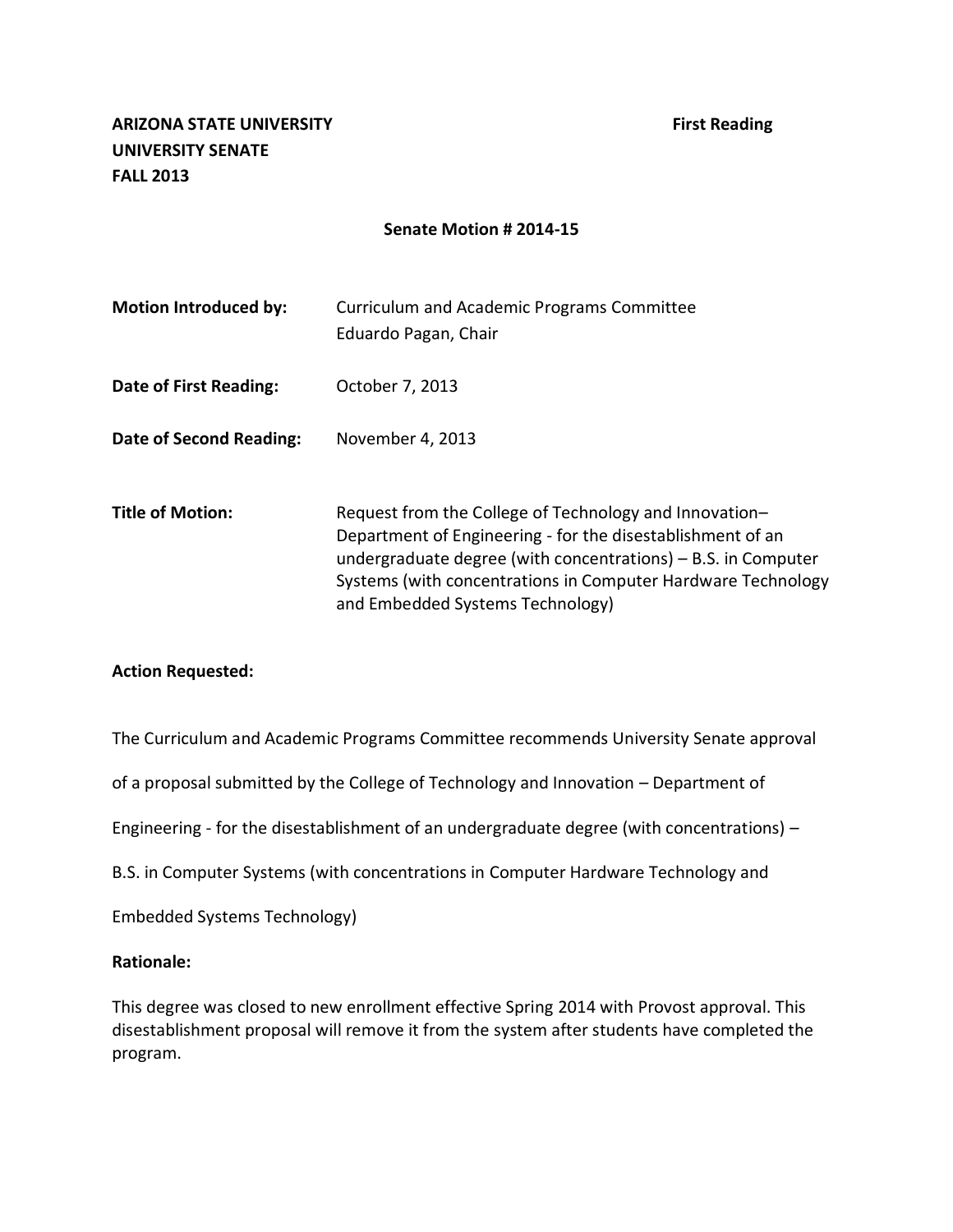| <b>Motion Introduced by:</b> | Curriculum and Academic Programs Committee<br>Eduardo Pagan, Chair                                                                                                        |
|------------------------------|---------------------------------------------------------------------------------------------------------------------------------------------------------------------------|
| Date of First Reading:       | October 7, 2013                                                                                                                                                           |
| Date of Second Reading:      | November 4, 2013                                                                                                                                                          |
| <b>Title of Motion:</b>      | Request from the W.P. Carey School of Business-Department of<br>Information Systems-for the establishment of an undergraduate<br>Degree – B.S. in Business Data Analytics |

#### **Action Requested:**

The Curriculum and Academic Programs Committee recommends University Senate approval

of a proposal submitted by the W.P. Carey School of Business – Department of Information

Systems - for the establishment of an undergraduate degree – B.S. in Business Data

Analytics

#### **Rationale:**

The goal of the proposed BSBDA program is to produce graduates with significant quantitative skills that can create and manage big data infrastructure to facilitate large-scale business data analytics. The Bachelor's degree cultivates technical competencies to implement data gathering, cleansing, integration and modeling tasks and data asset analysis, whereas the W. P. Carey School's Master's degree in Business Analytics cultivates decision-making and data science skills required to manage Bachelor degree graduates and to ultimately utilize the data resources produced by Bachelor degree graduates.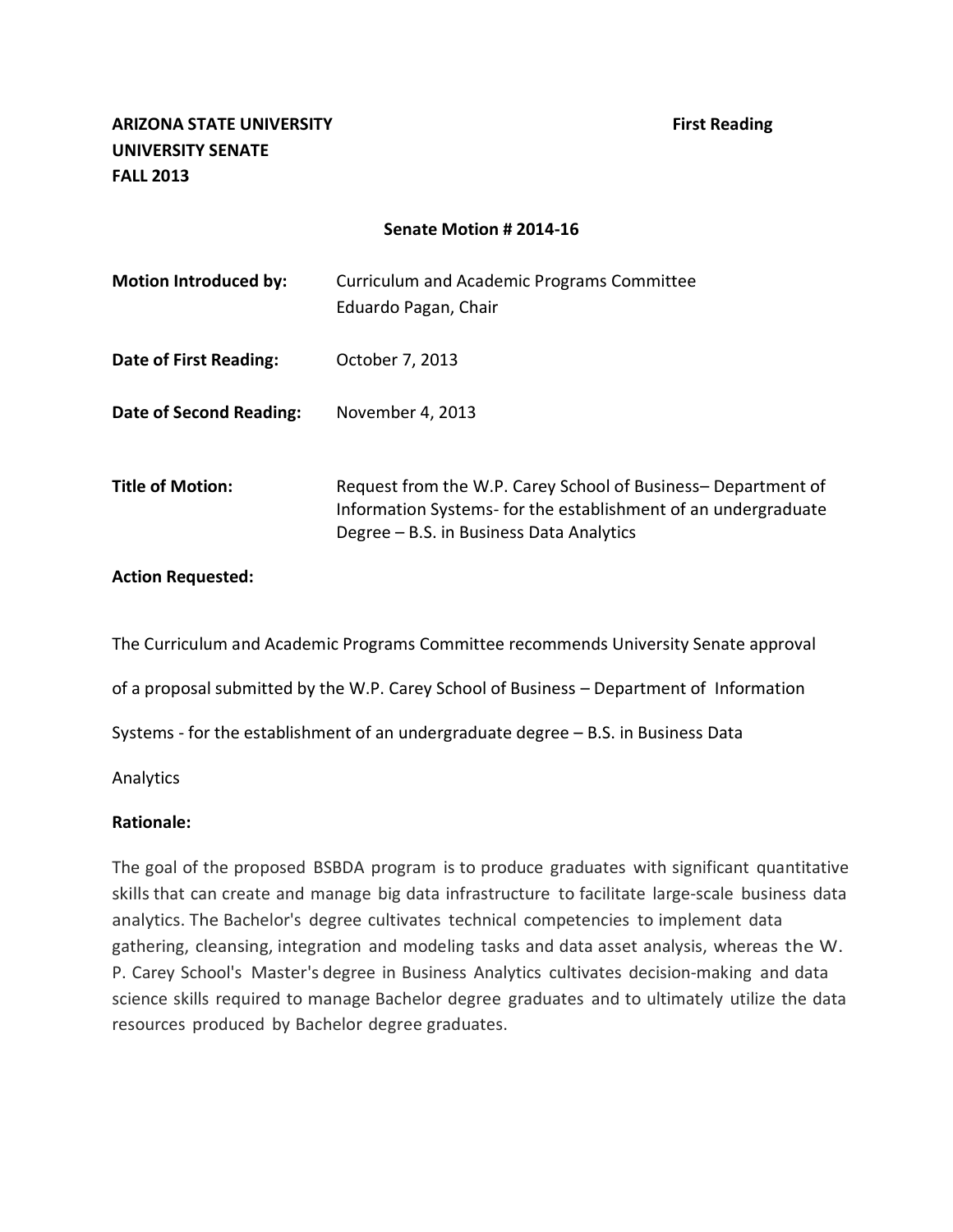The proposed BSBDA degree addresses a predicted 50-60% gap by 2018 in the supply of talent capable of performing deep analytics to address business problems and opportunities. business intelligence, data visualization and enterprise data management.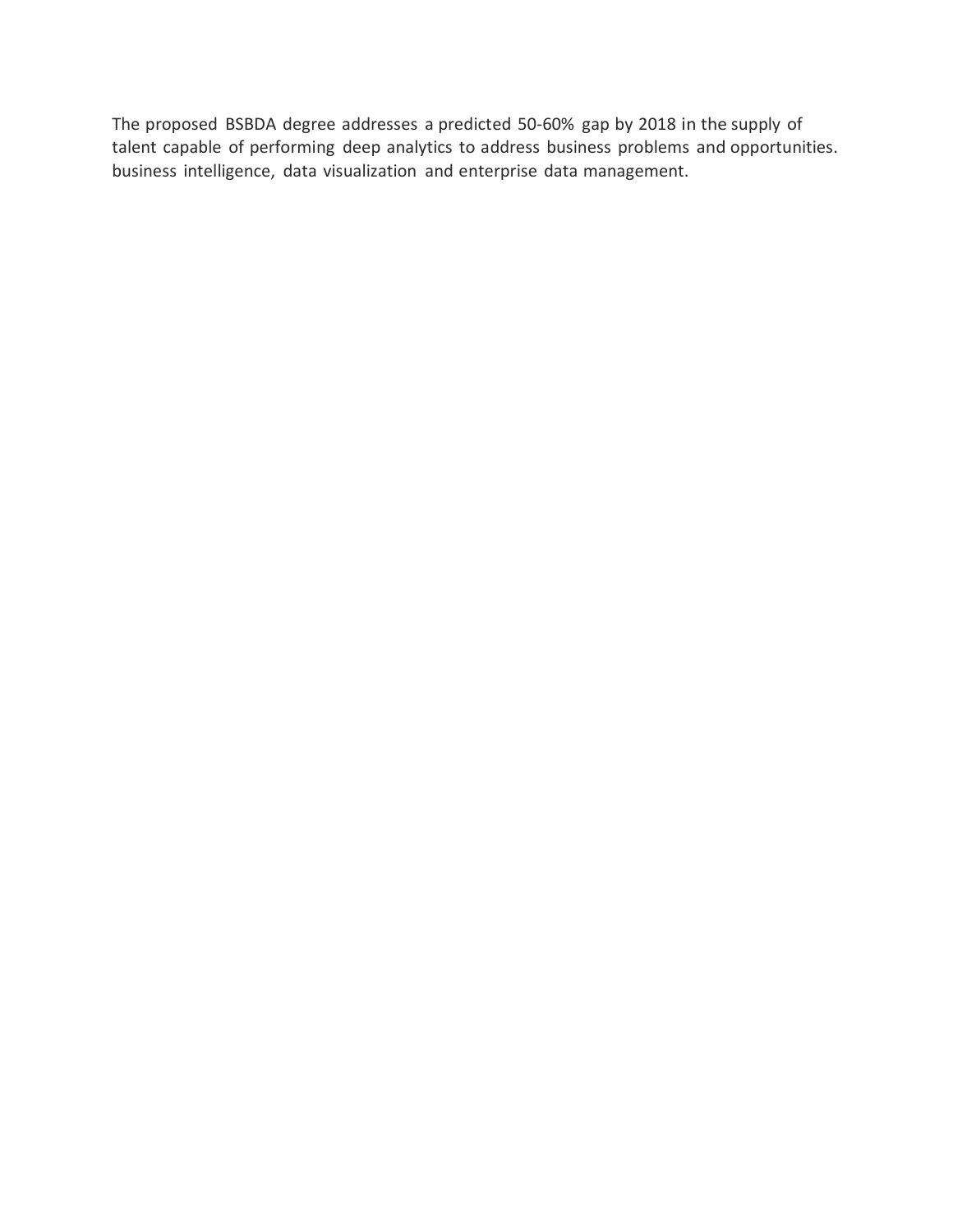## **ARIZONA STATE UNIVERSITY First Reading UNIVERSITY SENATE FALL 2013**

### **Senate Motion # 2014-17**

| <b>Motion Introduced by:</b> | Curriculum and Academic Programs Committee<br>Eduardo Pagan, Chair                                                                                                                 |
|------------------------------|------------------------------------------------------------------------------------------------------------------------------------------------------------------------------------|
| Date of First Reading:       | October 7, 2013                                                                                                                                                                    |
| Date of Second Reading:      | November 4, 2013                                                                                                                                                                   |
| <b>Title of Motion:</b>      | Request from the W.P. Carey School of Business-Department of<br>Information Systems- for the establishment of an undergraduate<br>certificate in - Applied Business Data Analytics |

#### **Action Requested:**

The Curriculum and Academic Programs Committee recommends University Senate approval

of a proposal submitted by the W.P. Carey School of Business – Department of Information

Systems - for the establishment of an undergraduate certificate in – Applied Business Data

Analytics

#### **Rationale:**

Modem decision making is increasingly becoming data-driven and evidence-based. Across the broad landscape of disciplines, it is no longer sufficient to rely on folklore, stories or ad hoc opinions - sophisticated software tools that provide analytical decision support are rapidly becoming a basic ingredient for substantiating and supporting individual, group, organizational and even international-level decision making in areas that all college graduates will find practical and applied. We propose a new certificate that emphasizes evidence-based decision making and offers requisite training in the decision supporting tool suites to make it possible. The applied focus ranges from projects to processes and from advanced Excel skills to the fundamentals of big data analytics for business intelligence.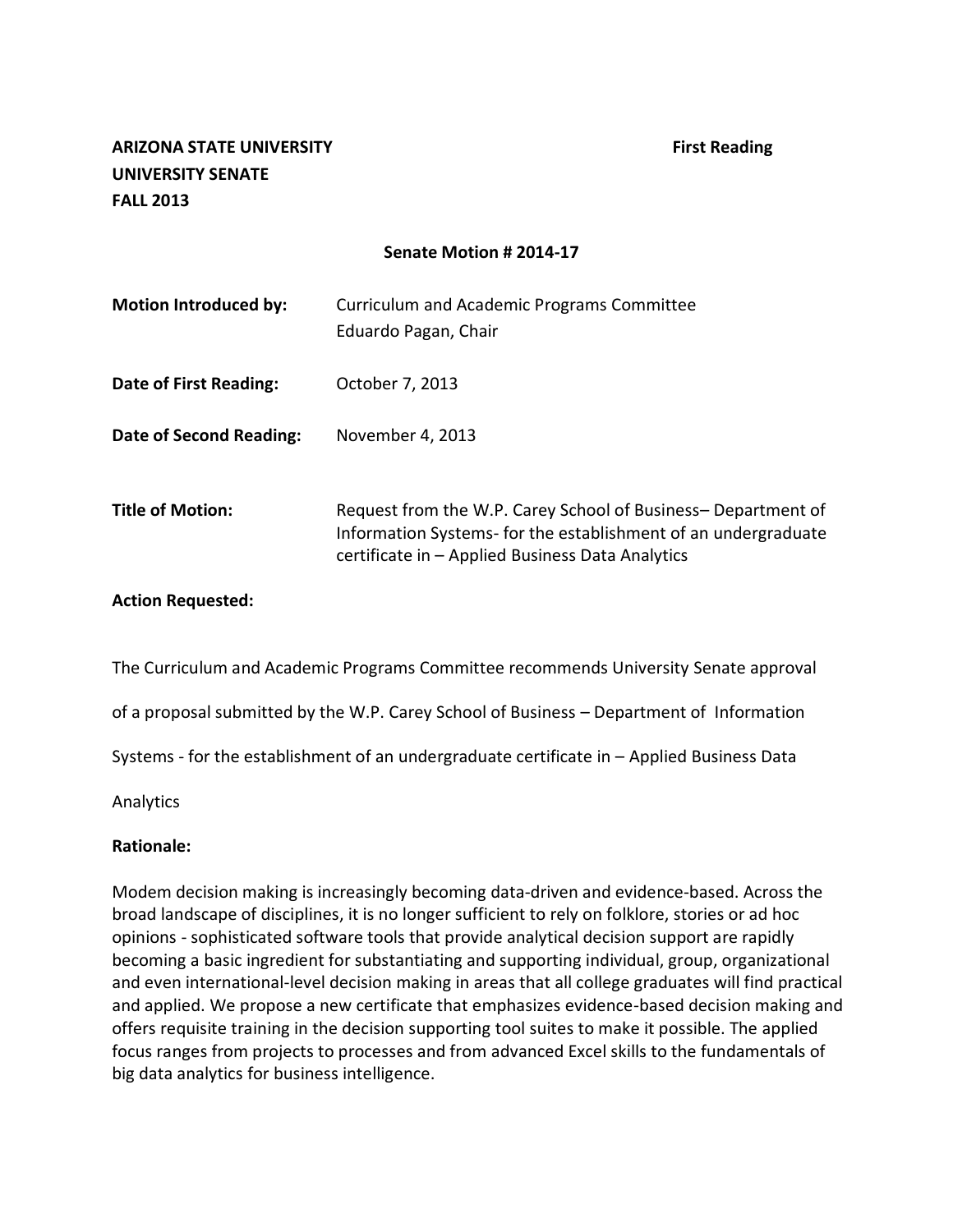| <b>Motion Introduced by:</b> | Curriculum and Academic Programs Committee<br>Eduardo Pagan, Chair                                                                                           |
|------------------------------|--------------------------------------------------------------------------------------------------------------------------------------------------------------|
| Date of First Reading:       | October 7, 2013                                                                                                                                              |
| Date of Second Reading:      | November 4, 2013                                                                                                                                             |
| <b>Title of Motion:</b>      | Request from the W.P. Carey School of Business-Department of<br>Marketing - for the establishment of an undergraduate certificate<br>in - Professional Sales |

#### **Action Requested:**

The Curriculum and Academic Programs Committee recommends University Senate approval

of a proposal submitted by the W.P. Carey School of Business – Department of Marketing -

for the establishment of an undergraduate certificate in – Professional Sales

### **Rationale:**

This undergraduate certificate is designed for the W.P. Carey B.S. student and the B.A. Business student. The Professional Sales Certificate offers a set of courses that provides enhanced specialization in the field of professional sales.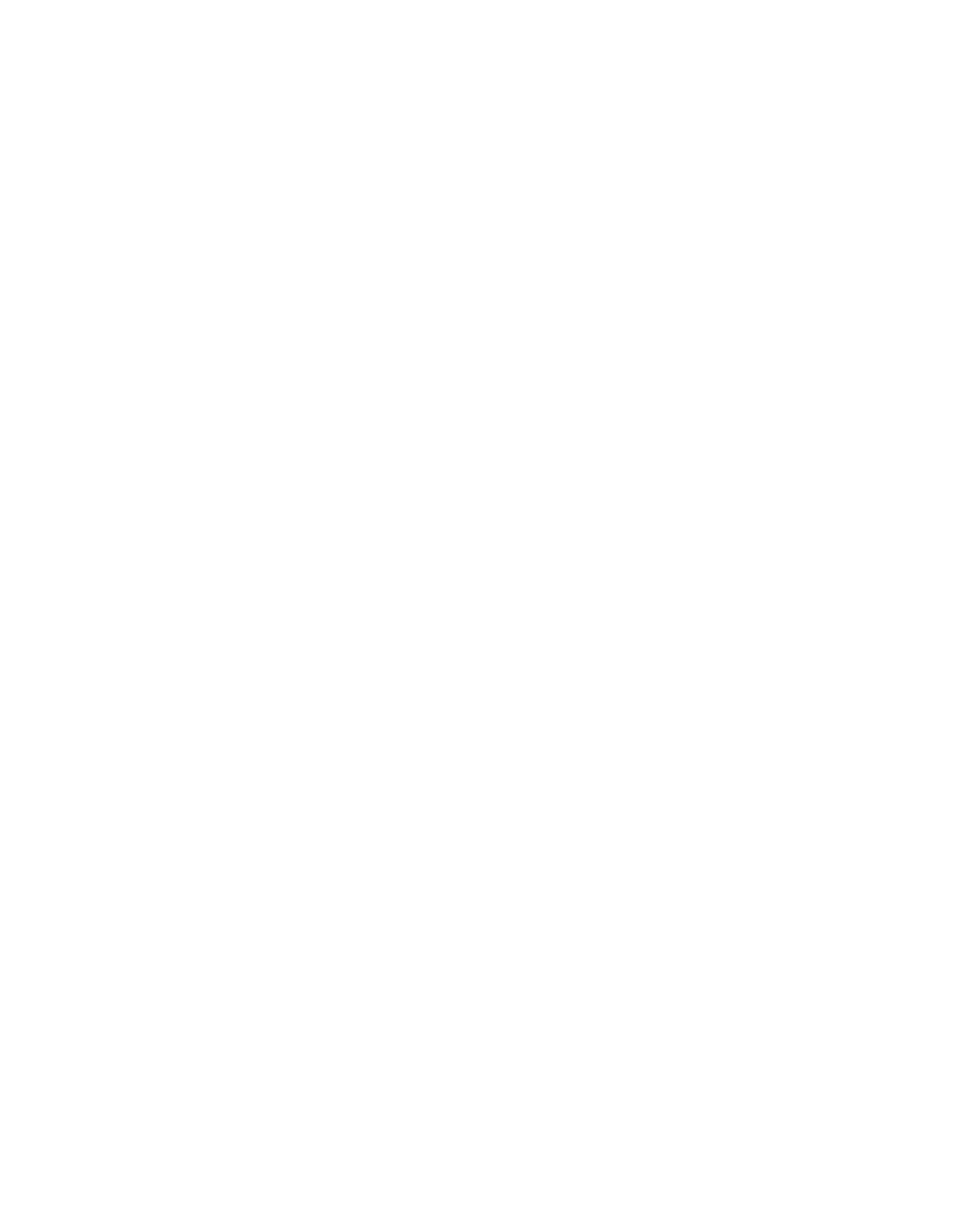**Effective:** 4/16/1949 **Revised:** 7/1/2011

# **ACD 112–01:** *Academic Constitution and Bylaws*

## **Contents**

[Preamble](http://www.asu.edu/aad/manuals/acd/acd112-01.html#Preamble#Preamble)

Articles

- I. [The Academic Assembly](http://www.asu.edu/aad/manuals/acd/acd112-01.html#Academic%20Assembly#Academic%20Assembly)
- II. [The University](http://www.asu.edu/aad/manuals/acd/acd112-01.html#Academic%20Senate#Academic%20Senate) Senate
- III. [Amendments to the Constitution and Bylaws](http://www.asu.edu/aad/manuals/acd/acd112-01.html#Amendments#Amendments)

Bylaws

- I. [Providing for a university committee on Academic Freedom and Tenure and establishing](http://www.asu.edu/aad/manuals/acd/acd112-01.html#Bylaw%20I#Bylaw%20I)  [other Grievance Committees and Procedures](http://www.asu.edu/aad/manuals/acd/acd112-01.html#Bylaw%20I#Bylaw%20I)
- II. [Designating the Standing Committees of the Academic Senate and clarifying the](http://www.asu.edu/aad/manuals/acd/acd112-01.html#Bylaw%20II#Bylaw%20II)  [relationship of joint faculty-student committees and university committees and boards to](http://www.asu.edu/aad/manuals/acd/acd112-01.html#Bylaw%20II#Bylaw%20II)  [the Academic Senate](http://www.asu.edu/aad/manuals/acd/acd112-01.html#Bylaw%20II#Bylaw%20II)
- III. [Elections](http://www.asu.edu/aad/manuals/acd/acd112-01.html#Bylaw%20III#Bylaw%20III)

## **Purpose**

To provide an *Academic Constitution and Bylaws* by which faculty members and academic professionals of Arizona State University participate in the governance and administration of the university and the development of university policy.

### **Sources**

*Arizona Revised Statutes* 15-1601 *Arizona Board of Regents Policy Manual*- 1–113 and 6-201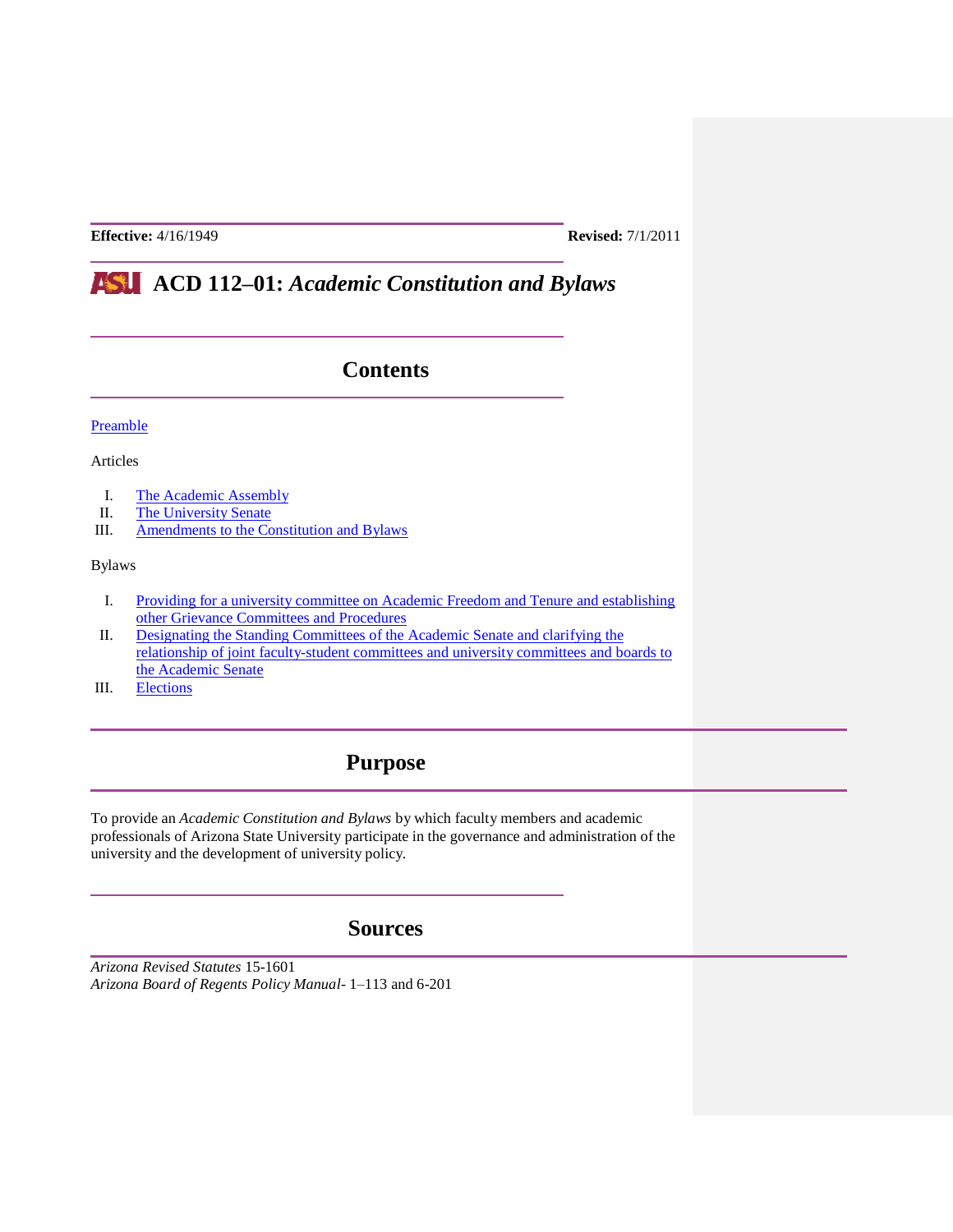## **Applicability**

Faculty Academic professionals Members of the Academic Assembly

# **Preamble**

University governance requires communication and collaboration among faculty, staff, students, and administration. Collective wisdom improves decisions, promotes consensus, and builds trust. The **faculty** and **academic professionals** of Arizona State University, through this constitution, provide for the organization and procedures by which they may efficiently and effectively contribute to the governance of the university in support of its collective effort to promote the economic, social, cultural, and environmental health of the communities it serves. There are hereby created the Academic Assembly, the University Senate, and the University Academic Council (hereinafter abbreviated as the UAC).

## **I. The Academic Assembly**

#### A. Membership

- 1. All faculty in a tenure-eligible or tenured position.
- 2. All academic professionals with full-time multi-year, probationary, or continuing [appointment](http://www.asu.edu/aad/manuals/acd/acd002.html#Appointment) positions.
- 3. The president of the university and the executive-vice-president-and-provost of the university.
- 4. All full time faculty with fixed appointments (i.e., instructors, lecturers, senior lecturers, principal lecturers, clinical faculty, research faculty, and professors of practice).
- 5. Members of the Emeritus College.
- 6. The membership of the Academic Assembly may be changed through amendment of this constitution.

#### B. Officers

- 1. The president of the university.
- 2. The executive vice president and provost of the university.
- 3. The campus presidents of the Academic Assembly.
- 4. The campus presidents-elect and immediate past presidents of the Academic Assembly.
- 5. The secretary of the Academic Assembly. **Comment [C1]:** ADD and Senate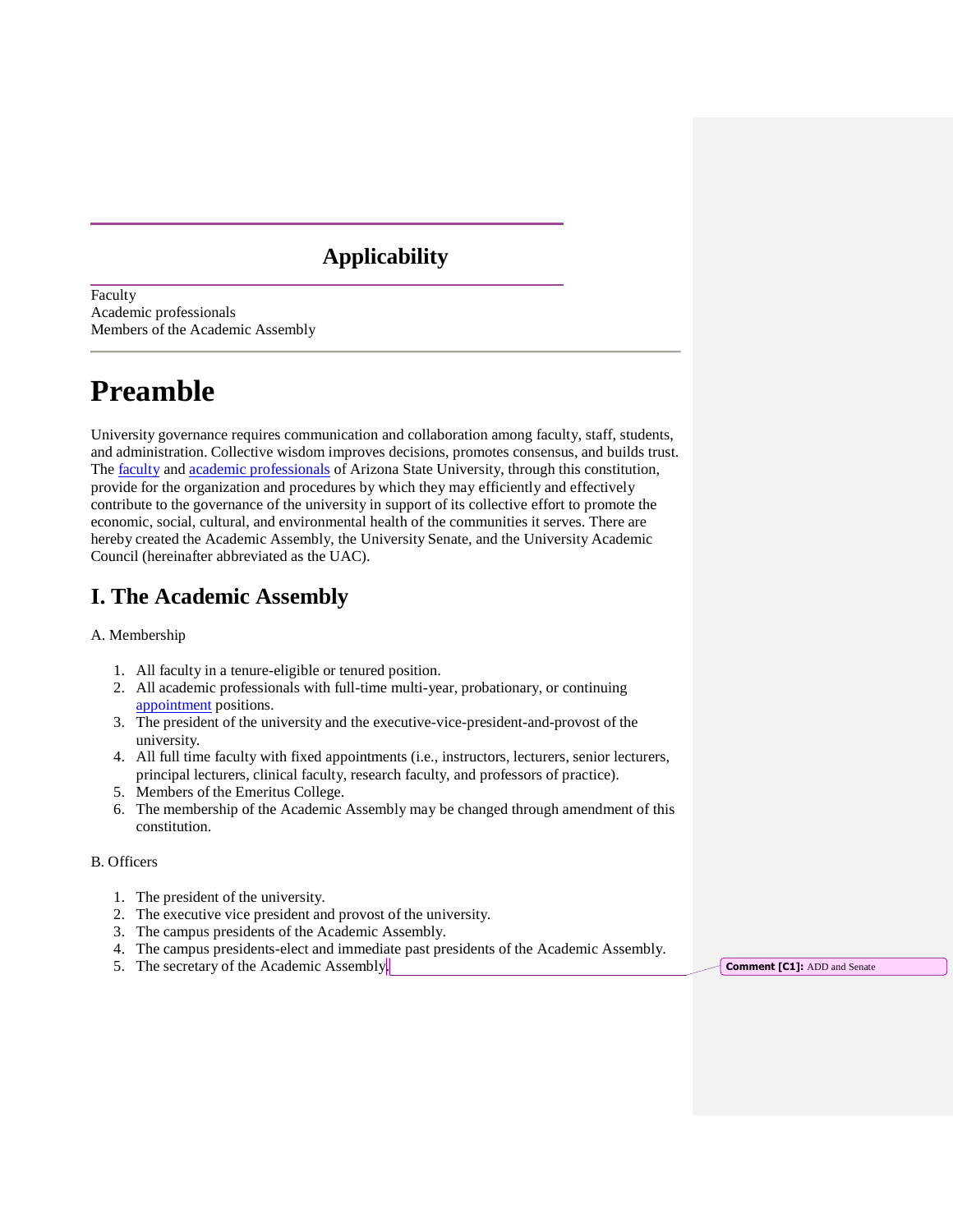The secretary of the Academic Assembly and Senate shall be appointed from the membership of the Academic Assembly by the UAC, with the advice of the University Senate Committee on Committees and the consent of the University Senate, for a term of two years, beginning June 1.

6. The faculty [ombudsperson](http://www.asu.edu/aad/manuals/acd/acd002.html#ombudsperson) of the Academic Assembly.

The faculty ombudsperson of the Academic Assembly shall be appointed from the membership of the Academic Assembly by the UAC, with the advice of the University Senate Committee on Committees and the consent of the University Senate, for a term of two years, beginning June 1. The faculty ombudsperson may not hold any administrative appointment of <u>department chair</u> or higher. Each campus shall also have a faculty ombudsperson of the campus for a term of two years, beginning June 1, nominated by the UAC members from that campus with the advice and consent of the senators from that campus. The campus faculty ombudspersons may not hold any administrative appointment of department chair or higher.

#### C. Meetings

- 1. Regular meetings: Regular meetings of the university-wide Academic Assembly are not envisioned. A campus president of the Academic Assembly may call meetings of the Assembly membership for the campus of which he or she is president. The president of the campus on which any Assembly meeting takes place, or his or her designee, shall preside. Campus meetings shall be held at least once each semester. The agenda of each meeting shall be published in a form accessible to Assembly members at least one week in advance of the meeting.
- 2. Special meetings: The president of the university or the UAC may call meetings of the Academic Assembly. Any 50 members of the University-wide Academic Assembly may request a special meeting of the whole Assembly by writing the chair of the UAC. Any 15 members of a particular campus may request a special meeting of the campus Academic Assembly membership. The purpose of any special meeting must be explicitly stated, and the special meeting shall be limited to that subject. A specific agenda and any proposals for action shall be sent to each member of the Assembly at least two weeks prior to the meeting.
- 3. Quorum: Twenty percent of the members shall constitute a quorum at either the University or the campus level of the Assembly.
- 4. Voting: The UAC shall determine the method of voting for the University-wide Assembly; however, a secret ballot shall be ordered upon the request of twenty-five members. By a majority vote of those present and voting, the Academic Assembly may order its members polled by electronic ballot.

For campus-wide Assembly votes, the method of voting shall be determined by the campus representative body; however a secret ballot shall be ordered upon the request of ten members.

**Comment [CB2]:** Change to may

**Comment [C3]:** DELETE the **Comment [C4]:** ADD meetings

**Comment [C5]:** REPLACE BY all Assembly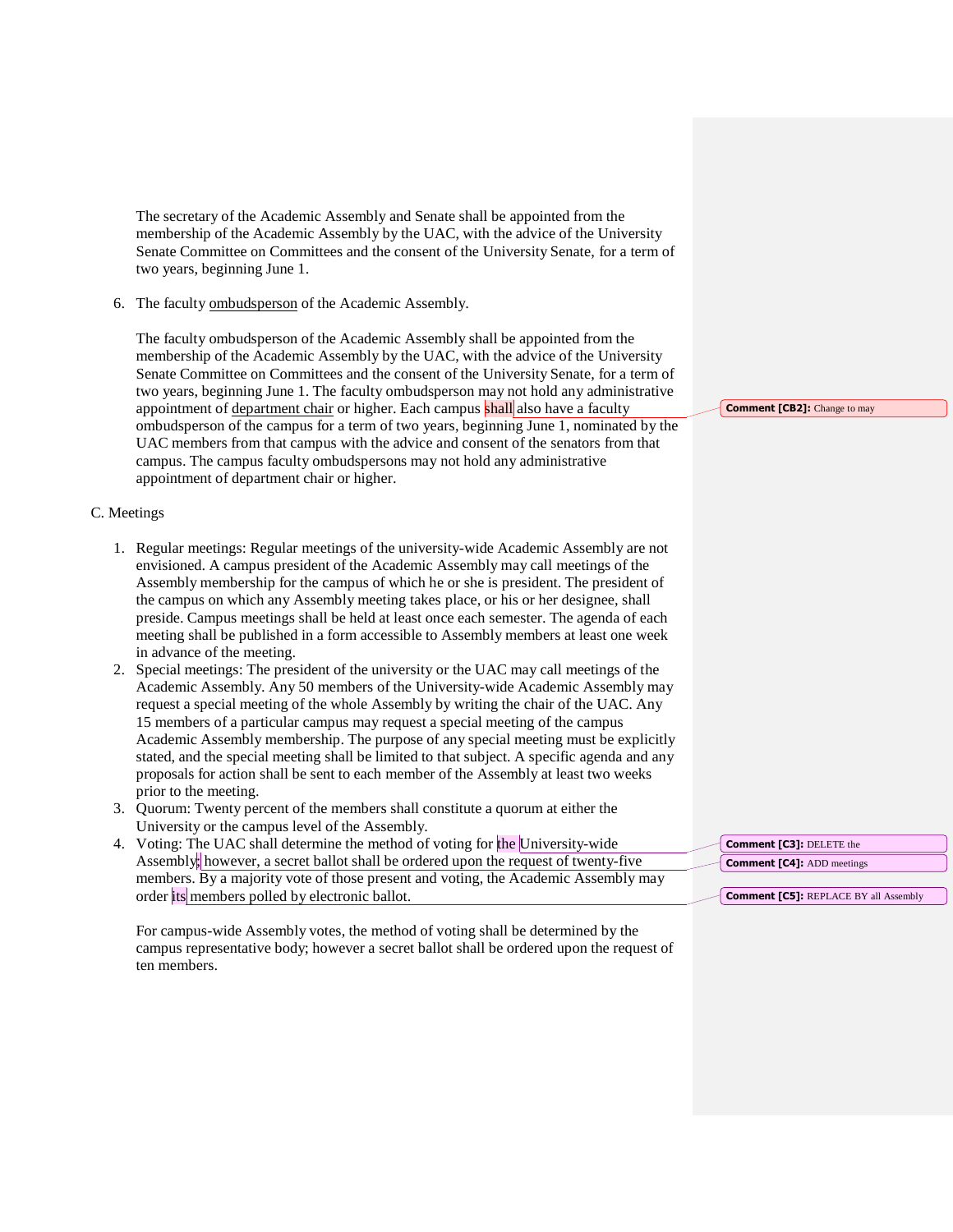5. [Rules:](http://www.asu.edu/aad/manuals/acd/acd002.html#rule) The current edition of *Robert's Rules of Order,* newly revised, shall prevail unless otherwise specified in this constitution and bylaws.

#### D. Authority and Functions

- 1. The Academic Assembly shall have the power, subject to the authority of the Arizona Board of Regents, and to the limitations hereinafter provided, to propose on all matters of educational policy, faculty grievance, faculty personnel, financial affairs, university support services, and all other matters affecting the faculty and academic professional role in the university, its campuses, research parks, and other facilities. The Academic Assembly normally will exercise this power through its representative body, the University Senate. Nothing in this constitution and bylaws is intended to imply assumption of powers not available by state law or policies of the Arizona Board of Regents.
- 2. The records of the Academic Assembly shall be kept by the secretary for the use of the Academic Assembly and the Arizona Board of Regents.

**Comment [C6]:** ADD faculty-student policies,

**Comment [C7]:** REPLACE BY The Secretary is responsible for keeping the records of the Academic Assembly for the use of the Academic Assembly and the Arizona Board of Regents.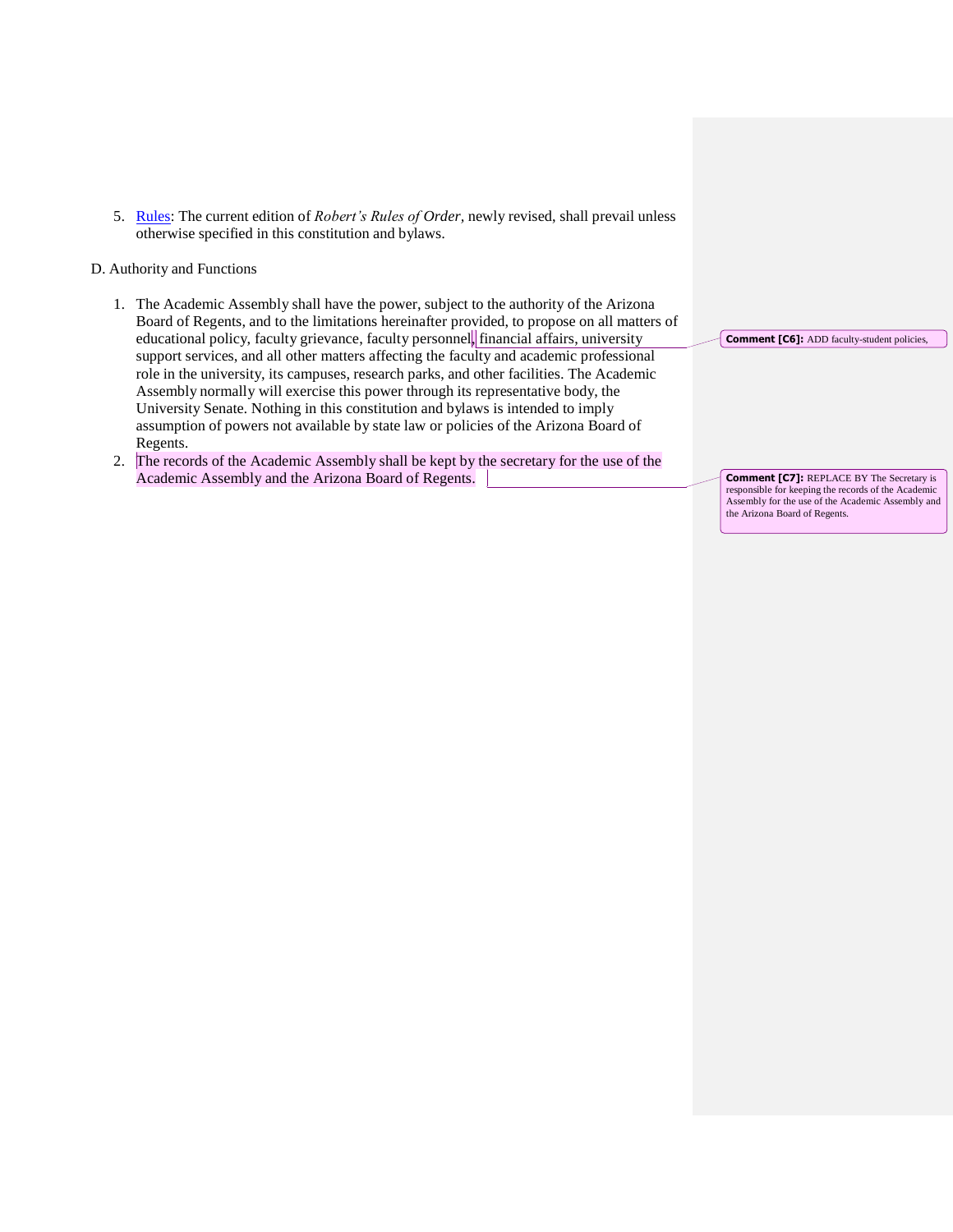# **II. The University Senate**

#### A. Membership

- 1. Elected members: The basic representational unit in the University Senate shall be the degree-granting unit. The method of selecting senators from any representational unit shall be determined by the Assembly members of that unit. Degree-granting units with fewer than 40 Academic Assembly members shall select one senator. Degree-granting units with 40 or more Academic Assembly members shall select one additional senator. Degree-granting units with 100 or more Academic Assembly members may select a third senator. Proposals for a representational unit other than the individual degree-granting unit shall be submitted to the UAC, which will insure the appropriateness of the proposal for representing the Assembly members affected by the proposal and will submit the proposal to a vote of the affected Assembly members for their approval. The UAC shall adjudicate the number of senators from each representational unit. The University Senate itself shall certify the qualifications of its members.
	- a. The ordinary term of senators shall be three years, commencing on June 1.
	- b. Attendance: Senators are expected to attend all regular and special meetings of the Senate. When absence is unavoidable, the senator should designate a substitute and inform the Senate secretary or, this not being feasible, notify the secretary of the Senate of the anticipated absence (excused absence).
	- c. Upon notification from the secretary that a senator has accumulated three unexcused absences in one academic year, the UAC shall declare the seat vacant and shall request in writing that the head of the representational unit request the Assembly members of that unit to fill the vacancy.
	- d. Representational units shall replace senators who take leaves of absence, sabbaticals, or who have resigned. Senators selected under this provision will complete either the unexpired portion of the term or the period of the leave only.
	- e. All senators should be available to serve on at least one Senate or University committee. Refusal of committee service may be construed as resignation from the Senate.
- 2. *Exofficio* voting members
	- a. The members of the UAC.
	- b. The secretary of the Academic Assembly.
	- c. The parliamentarian of the University Senate, consistent with Robert's Rules regarding voting by the parliamentarian.
- 3. *Ex officio* nonvoting members.
	- a. The president of the university.

**Comment [C8]:** ADD The following non-degree granting units applied for and received approval for membership in the University Senate: Emeritus College (1 representative); Ross Blakely Law Library (1 representative); LeRoy Eyring Center for Solid State Science (1 representative); ASU Libraries' Librarians Assembly (2 representatives).

**Comment [C9]:** New paragraph

**Comment [C10]:** ADD during their term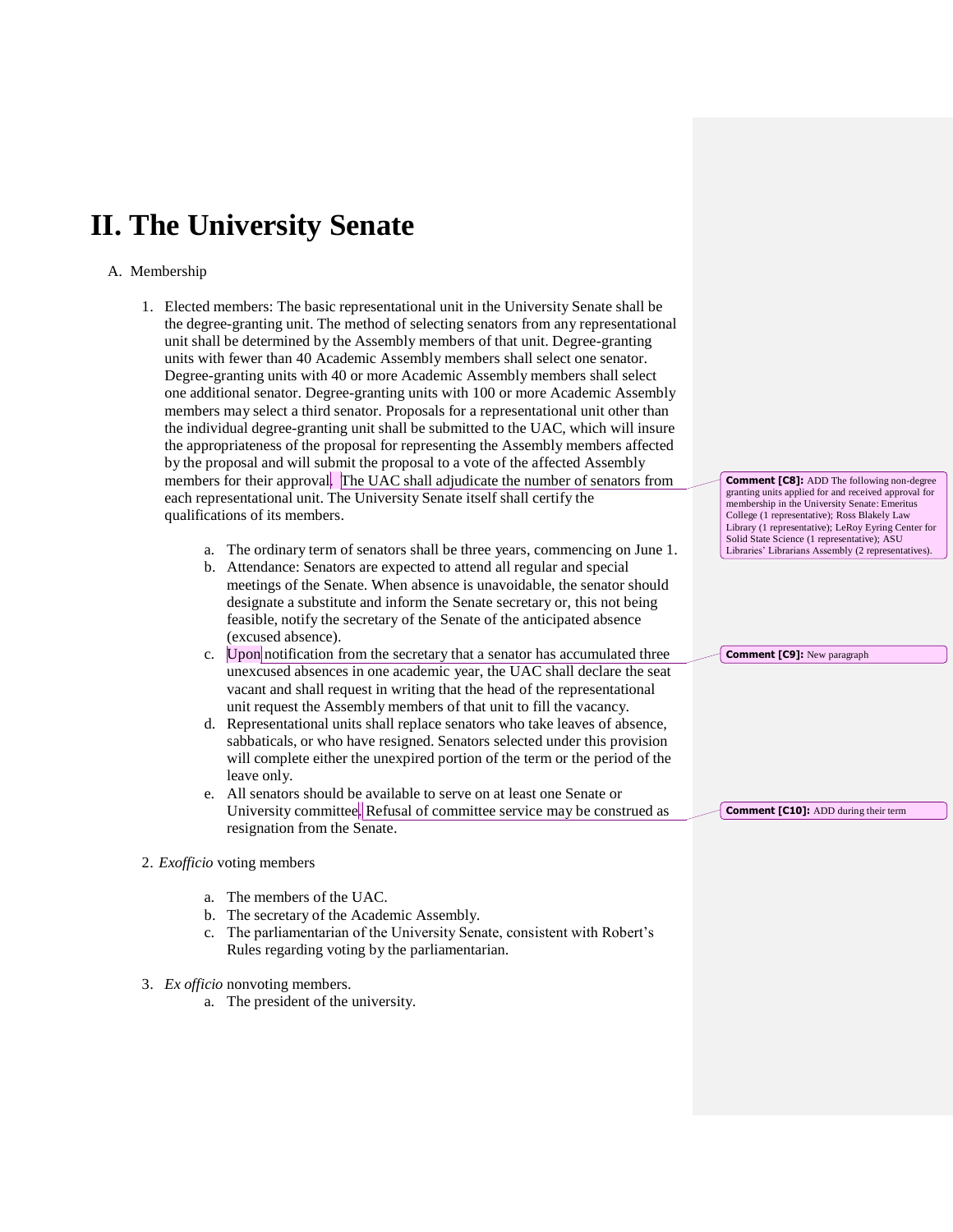- b. The executive vice president and provost of the university.
- c. The executive vice president and chief financial office of the university.
- d. The dean of the Graduate College.
- e. The University Librarian.
- f. The ombudsperson of the Academic Assembly
- g. The chair of the Classified Staff Council.
- h. A representative of Undergraduate Student Government and the president of the Graduate and Professional Students Association.
- B. Senate Leadership
	- 1. The UAC shall serve as the executive board of the University Senate. The UAC shall consist of the presidents, presidents-elect, and immediate past presidents of the campuses.
		- a. The Assembly membership of each campus shall elect a new presidentelect each Spring semester in accordance with procedures established in bylaw III of the University Senate. The president-elect will take office June 1.
		- b. The president-elect shall become president the following year on June 1. In the event that the office of president is vacated, the president-elect from that same campus shall become president, and a new president-elect shall be elected.
		- c. In the event that the office of immediate past president is vacated, the University Academic Council members from that campus shall, with the advice and consent of the University Senate membership from that campus, appoint a former campus president to the position. If no former president is available to serve, the UAC membership from that campus shall appoint, with the advice and consent of the University Senate membership from that campus, an Academic Assembly member to fill the vacancy.
		- d. The members of the UAC shall serve as representatives to the Arizona Faculties Council and adopt policies and procedures as may be needed for ASU's participation in the Faculties Council. The UAC shall designate, when appropriate, the chair for the Arizona Faculties Council.
		- e. The UAC shall have general supervision of the affairs of the University Senate between its business meetings, fix the hour and place of meetings, make recommendations to the Senate, propose amendments to the constitution and bylaws, initiate and stimulate the study of matters of concern to the university, and perform such other duties as are specified in this constitution and the Senate bylaws. The UAC shall be subject to the orders of the Senate, and none of its acts shall conflict with action taken by the Senate.
		- f. The UAC shall meet monthly throughout the year and schedule special meetings as needed. All meetings shall provide for teleconference participation of members not able to be physically present. Half the

**Comment [C11]:** Delete the word Classified since this group's name is officially Staff Council

**Comment [C12]:** ADD in person **Comment [C13]:** REPLACE BY may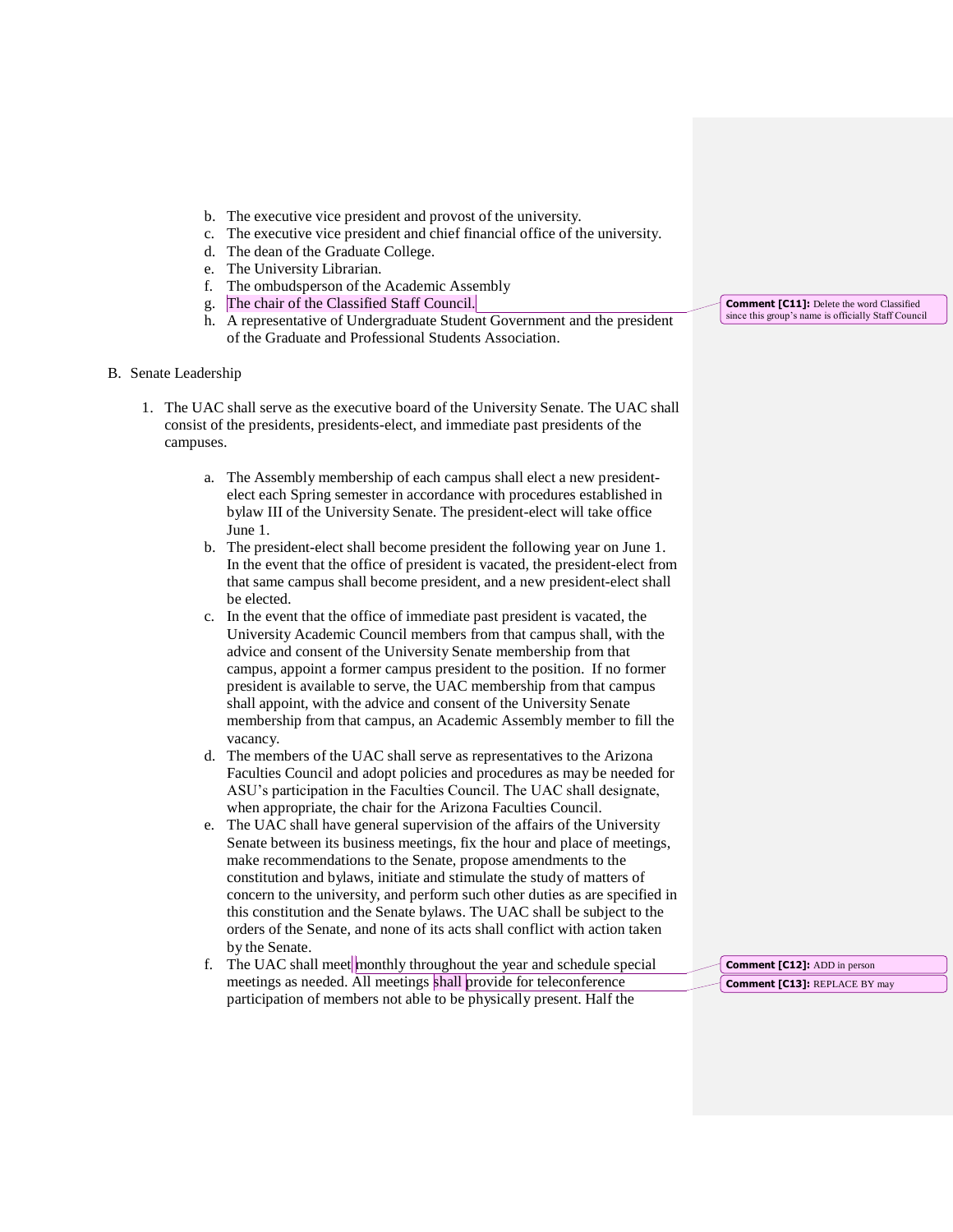membership, with at least one from each campus, shall constitute a quorum. The UAC shall keep minutes of its meetings and make such minutes available to the University Senate and the Academic Assembly within two weeks.

- g. By April 15 of each year, the UAC shall designate from among its membership an individual to serve as president of the University Senate, beginning June 1. This Senate president or his/her designee shall convene meetings of the UAC and shall preside over meetings of the University Senate and the Academic Assembly.
- h. By the end of the fall semester the UAC shall elect from among its membership an individual to serve as President-Elect of the University Senate, who will succeed to the position of President of the University Senate and Chair of the University Academic Council on June 1. The specific duties of the President-Elect, like those of the current campus Presidents, shall be determined in collaborative discussion with the current President.
- i. From the period of May 16-August 15th annually, the UAC shall have the authority to act on behalf of the Senate; to carry out necessary Senate duties during the period of time in which faculty are not on contract. The Senate President shall report on any such activity at the first Senate meeting following each summer break.
- 2. The secretary of the Academic Assembly shall be the secretary of the University Senate. The secretary shall be responsible for **notifying** members of all meetings of the university-wide Academic Assembly and the University Senate and shall keep records of all Senate business, including Senate meeting attendance of senators, maintain the Senate archives in the Academic Assembly office, and assist in conducting the annual elections.
- 3. The parliamentarian shall be appointed by the UAC for a term of one year and shall be a member of the Academic Assembly.

#### C. Meetings

- 1. The UAC shall establish a standard day and time for regular monthly meetings of the University Senate. Additional meetings may be called by the UAC, including additional meetings requested in writing by at least ten senators.
- 2. A majority of the University Senate membership shall constitute a quorum.
- 3. The method of voting shall ordinarily be at the discretion of the presiding chair of the meeting, but motions to alter the method of voting may be offered, consistent with Roberts Rules of Order.

#### **Comment [CB14]:** Strike this section

**Comment [CB15]:** Replace remaining section g with: **Beginning June 1st, the Senate president or his/her designee shall convene meetings of the UAC and shall preside over meetings of the University Senate and the Academic Assembly.**

**Comment [CB16]:** New Section "h"

**Comment [CB17]:** New section i Summer UAC authority

**Comment [Hs18]:** REPLACE BY the notification of

**Comment [Hs19]:** REPLACE BY is responsible

**Comment [C20]:** ADD The secretary shall attend the ABOR meetings.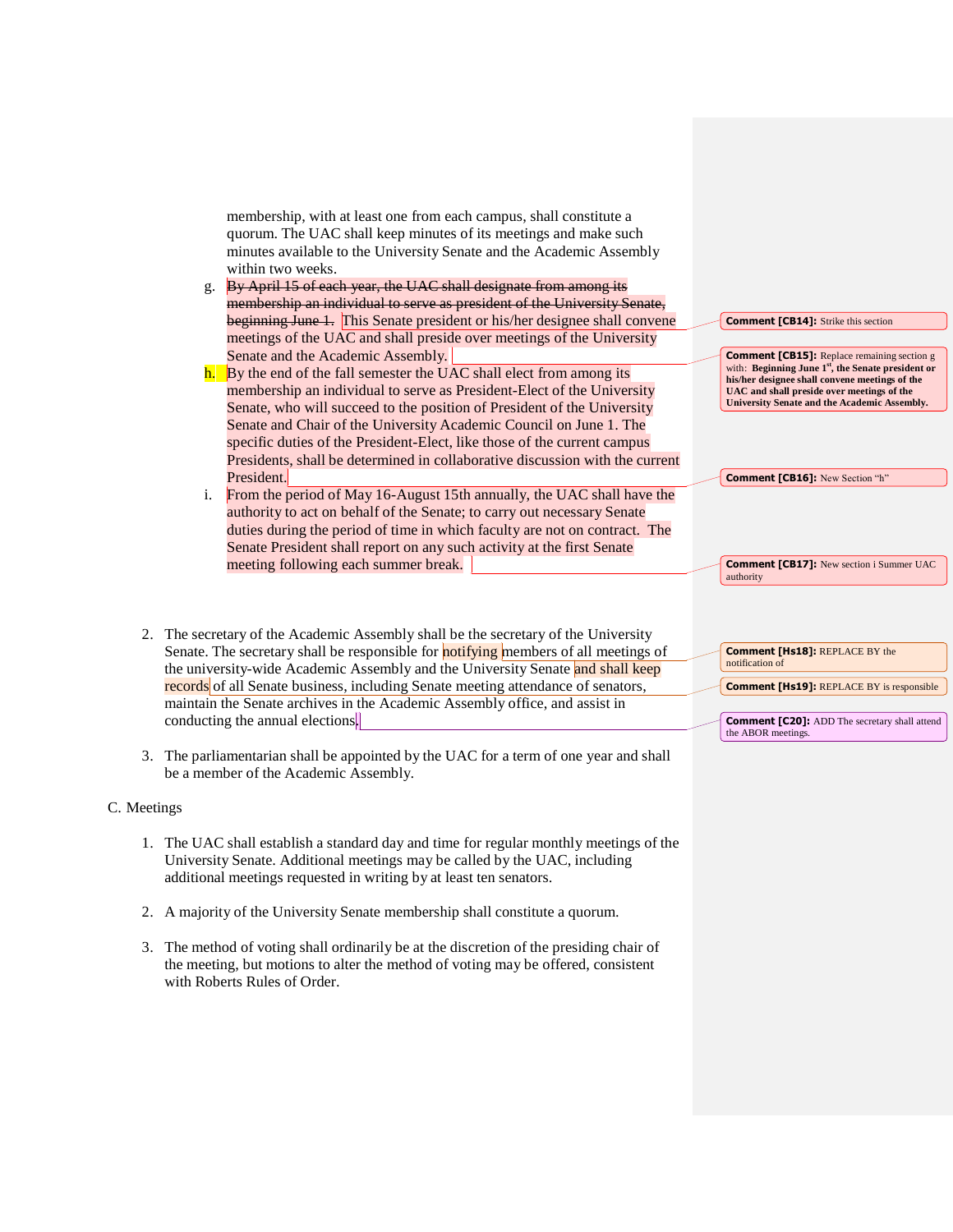- 4. The order of business shall include:
	- a. call to order
	- b. action on minutes
	- c. report from the UAC
	- d. report from the University president or designee
	- e. report from the provost or designee
	- f. other reports
	- g. unfinished business
	- h. new business
	- i. reports from Senate committees
	- j. open forum
	- k. adjournment.
- 5. Normally, meetings of the Senate shall be open; however, it shall enter into executive session upon agreement of two-thirds of the members present.
- 6. Any visitor may request permission to participate in Senate discussions and debate. The visitor may do so at the discretion of the Senate.

#### D. Authority and Functions

- 1. The University Senate, subject to the authority of the Board of Regents, shall have power to act for and represent the Academic Assembly under existing regulations in all matters including, but not limited to:
	- a. Academic affairs, which shall include: honorary degrees, establishment and disestablishment of colleges and schools, laboratories, classified research/contracts, centers and institutes, academic programs including general studies, curricula, research, and extended education.
	- b. Personnel affairs, which shall include: governance, hiring, [affirmative](http://www.asu.edu/aad/manuals/acd/acd002.html#affirmativeaction)  [action,](http://www.asu.edu/aad/manuals/acd/acd002.html#affirmativeaction) [academic freedom,](http://www.asu.edu/aad/manuals/acd/acd002.html#academicfreedom) grievance, tenure, promotion, sabbatical and other leaves of absence, retirement, faculty and academic professional development, faculty and academic professional perquisites, and job descriptions.
	- c. Faculty-student policies, which shall include: conduct, organizations, admissions, registration, grading, retention, graduation requirements, academic integrity, scheduling, advisement and counseling, undergraduate, graduate and post-graduate/certificate education, and all other faculty-student academic concerns.
	- d. Financial affairs, which shall include: strategic planning, annual budget planning, allocation of university resources, insurance, salary schedules, patents and copyrights, compensation review, acceptance of endowments/donations affecting the university's reputation, and legislative action.
	- e. University services and facilities, which shall include: physical plant, campuses, master planning, design review, parking, athletic programs, university-wide information and communications services, library,

**Comment [C21]:** REPLACE BY old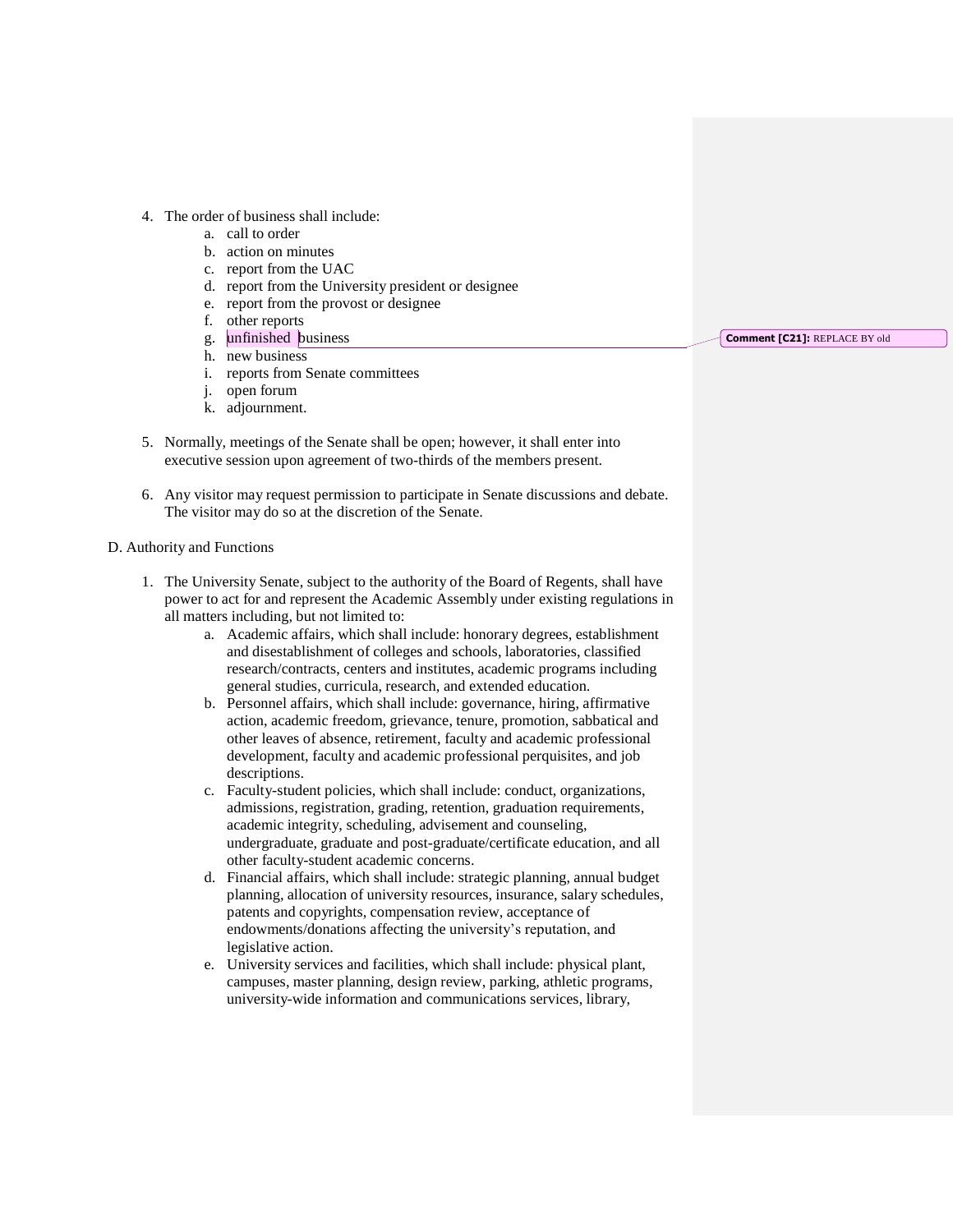computer services, auxiliary services, utilities, and other university facilities.

- 2. The Senate shall create standing and/or *ad hoc* committees with representation from all campuses, as appropriate, to address these aforementioned matters.
- 3. The Senate shall formulate and amend bylaws to organize and facilitate its operation.
- 4. All actions of the Senate shall be subject to review by the Academic Assembly upon written request to the university president and the UAC by any 50 members of the Academic Assembly. Request for review shall be made within three weeks after the mailing/posting date of the Senate minutes. The action in question shall be reviewed at a meeting called expressly for that purpose.
- 5. Any 10 Academic Assembly members may petition in writing and secure consideration by the Senate on any appropriate matter, including proposed amendments to the constitution. Any such initiative may be presented to any member of the Senate, who shall then convey the proposal to the UAC for placement upon the Senate agenda.
- 6. Summaries of Senate actions shall be posted on the Senate Website within two weeks after each Senate meeting.
- 7. Unless otherwise directed by the University Senate, actions of the Senate shall be forwarded to the UAC for execution. For actions requiring approval by the university president or other administrative officer, the UAC shall create a transmittal form that specifies the action passed by the Senate, along with vote result, and a request that the university president or other administrative officer report back to the UAC with his or her response to any action requested by the Senate. At its discretion or at the request of one-fourth of the senatorsremi present and voting or at the request of a majority of senators from any one campus present and voting, the UAC shall draft a letter to accompany the transmittal form that states the various arguments put forward by both those who spoke in favor and who spoke in opposition to the Senate action so that the views and wisdom of the Senate can be fully explicated.
- 8. The records of the University Senate shall be kept by the secretary for use of the UAC, the members of the Academic Assembly, the university administration, the Board of Regents, and the general public in accordance with the Arizona Open Records Act. They shall be retained by the **secretary** University Senate Office in accordance with approved Arizona retention/disposal schedules.
- 9. The enumeration of the specified functions and authorities in this constitution shall not be construed to deprive the University Senate of those powers necessary to carry out its broad mandate. In discharging its authority, the University Senate shall assure the coordination and continuity of its affairs and promote maximum communication

**Comment [C22]:** REPLACE BY petition in writing

**Comment [Hs23]: DELETE secretary**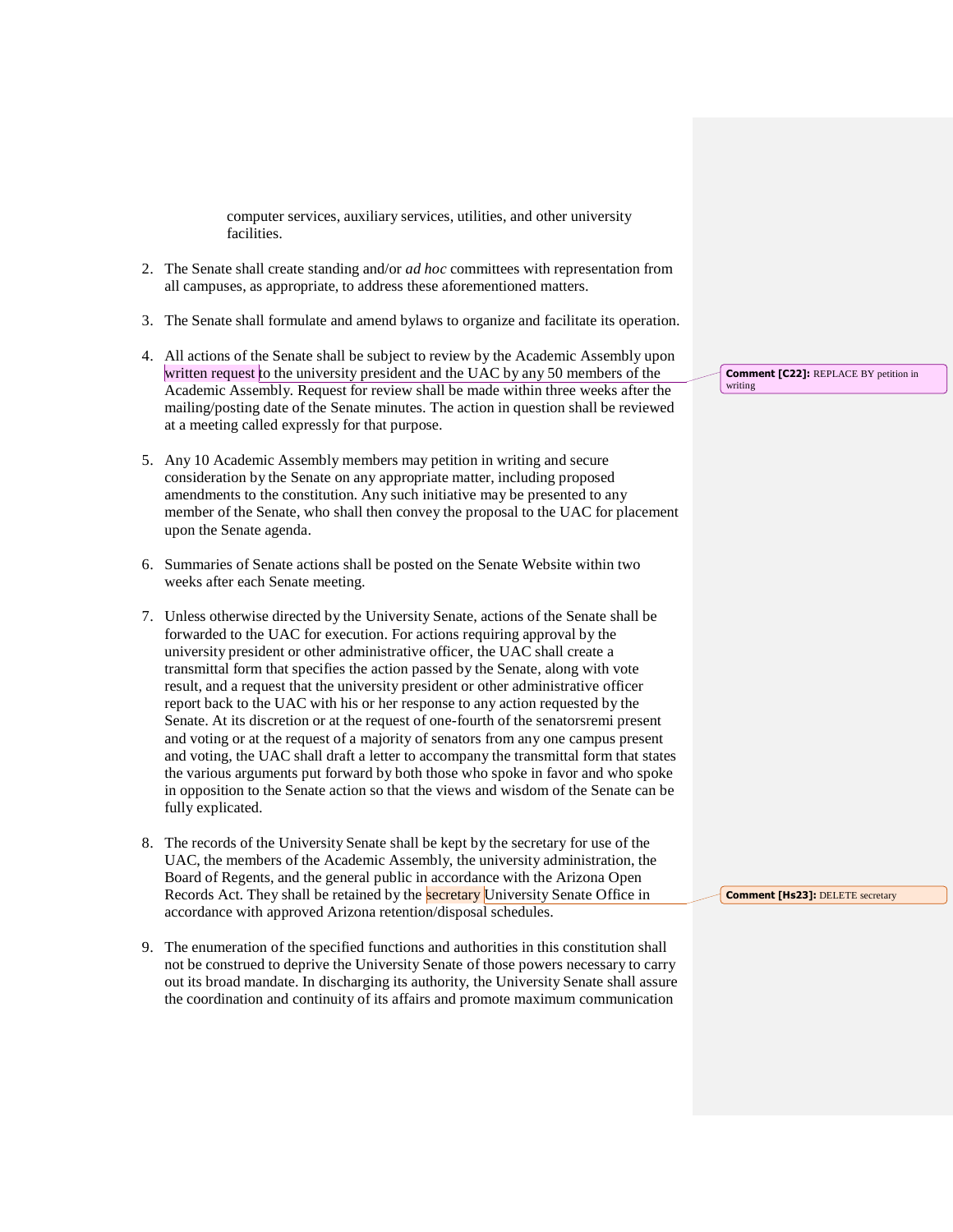with the university administration and the Board of Regents.

# **III. Amendments to the** *Constitution*

- A. The UAC shall appoint a committee to review the constitution and bylaws at four-year intervals, beginning in the Fall 2012 semester, and to recommend appropriate changes for Senate consideration.
- B. Amending the Constitution
	- 1. Any senator may propose an amendment as a main motion.
	- 2. Any 10 Academic Assembly members may petition the UAC to amend the constitution. The UAC shall forward any proposed amendment to the University Senate for its consideration.
	- 3. Amendments may only be introduced at a regular meeting of the Senate. No amendment may be acted upon at the same meeting in which it is introduced. Proposed amendments to the constitution may be submitted to university counsel for analysis prior to the second reading of the amendment.
	- 4. A majority of the University Senate membership must approve any amendment. Perfecting amendments, those that address cosmetic corrections of numbering, grammar, and language, may be ratified by unanimous consent of the University Senate. All other amendments to the constitution must be submitted to the Academic Assembly for ratification.
	- 5. Amendments to the Constitution shall be ratified by the Academic Assembly as follows:
		- a. The secretary shall send a copy of each amendment to all members of the Academic Assembly at least two weeks before scheduled forums or meetings of the Academic Assembly called by the UAC for the purpose of discussing the amendment(s). Forums to discuss the amendment(s) shall be held on each campus.
		- b. Alternatively, amendments may be discussed at a regular meeting of the campus Academic Assembly memberships, provided that each amendment is sent to all members of the Academic Assembly at least two weeks before the meeting.
		- c. Within a week following the Academic Assembly meetings or forums at which one or more amendments were considered, electronic or printed ballots shall be distributed under the authority of the Senate secretary to all members of the Academic Assembly. These ballots will conform to the instructions provided in Senate bylaw III. A. 5.The election and vote tally will conform to the instructions provided in Senate bylaw III. A. 6, 7, and 8.
		- d. Approval requires support of two-thirds of all Academic Assembly members casting a ballot.
		- e. Upon approval by Assembly action, amendments shall be forwarded to

**Comment [C24]:** ADD general

**Comment [C25]:** DELETE

**Comment [C26]:** OR available to all Academic Assembly members.

**Comment [C27]:** DELETE **Comment [C28]:** REPLACE BY Secretary of the Senate

**Comment [C29]:** DELETE

**Comment [C30]:** ADD Academic